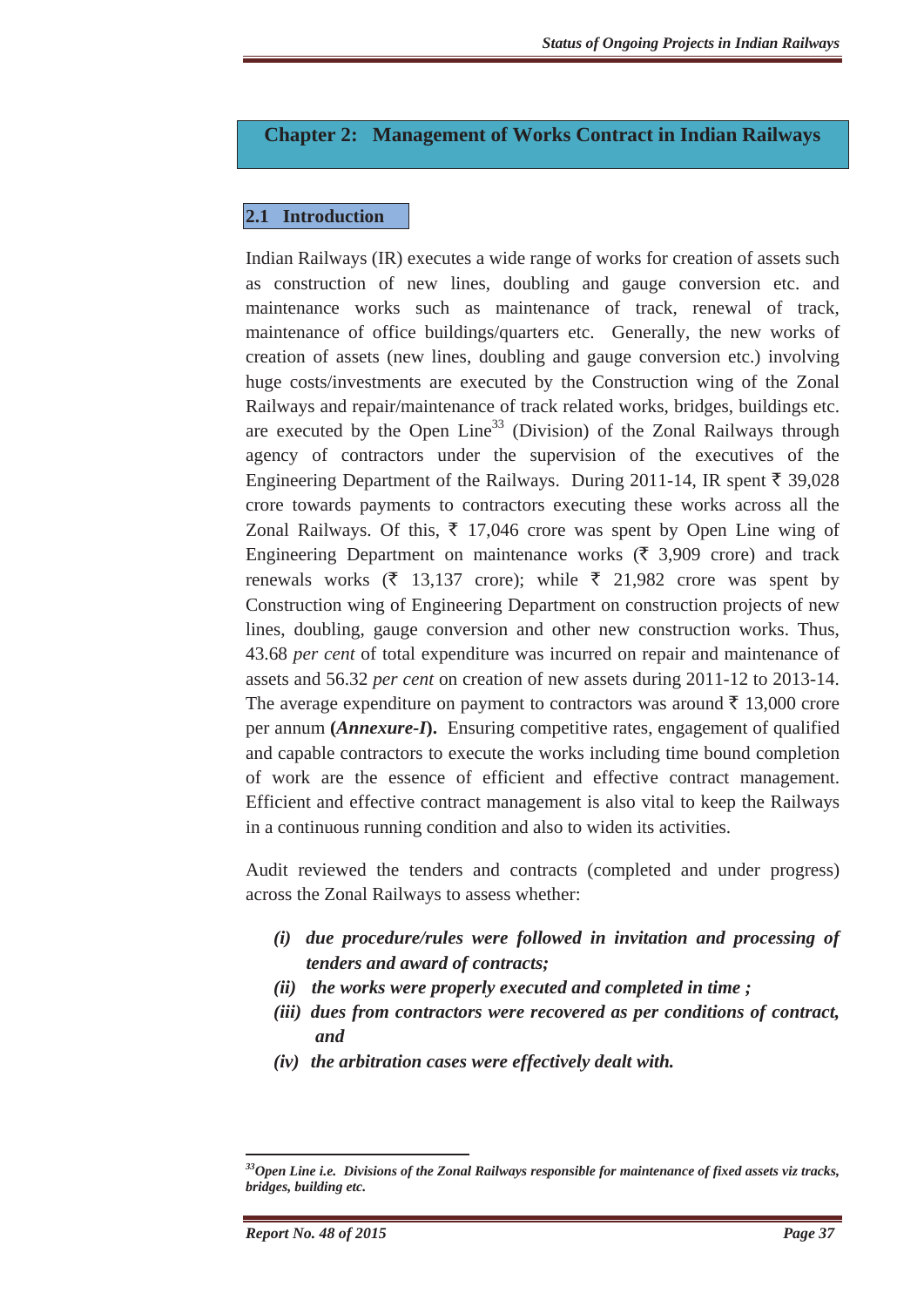The position of tenders and contracts awarded by the Open Line and Construction wing of the Engineering Department and test checked in audit is shown in the Table below:

| Table 2.1 |                       |              |                              |
|-----------|-----------------------|--------------|------------------------------|
| Sl.No.    | <b>Particulars</b>    | <b>Total</b> | <b>Test checked in audit</b> |
| 1.        | Tenders finalised     | 8,664        | 1,215                        |
| 2.        | Contracts completed   | 5,646        | 927                          |
| 3.        | Contracts in progress | 1,004        | 313                          |

The basis of selection of tenders and contracts for test check in audit is indicated in *Appendix I and Appendix II***.**

The Audit, covering all the 16 Zonal Railways<sup>34</sup> was carried out during August 2014 to December 2014 and the audit findings were discussed in Exit Conferences held with the Zonal Railways Administration. A Consolidated Report was issued to Railway Board (RB) in February 2015 and findings were also discussed in the Exit Conference held with RB on  $16<sup>th</sup>$  April 2015. The reply of RB furnished in June 2015 has been taken into account and incorporated in relevant paragraphs given below.

**2. 2 Audit Findings** 

**2.2.1 Tender process** 

**2.2.1.1 E-tendering** 

E-tendering is an internet based process wherein the complete tendering process beginning with advertising, placing of tender documents online, submission of bids and required documents by the tenderers, evaluation of bids and finally ranking of bidders based on offer value are done online.

A review of implementation of E-tendering system in respect of works tenders in IR revealed that presently only tender documents are being placed on website in IR and the contractors who intend to bid for the tender download the physical copy of tender documents. After that, no online procedure is followed in IR. While complete E-tendering was implemented in case of stores tenders in IR through a dedicated site of Indian Railway Electronic Procurement System (IREPS), the same is yet to be implemented in case of works tenders on

<sup>&</sup>lt;u> Alexandria de la contexta de la contexta de la contexta de la contexta de la contexta de la contexta de la c</u> *34Excluding Metro Railway/Kolkata*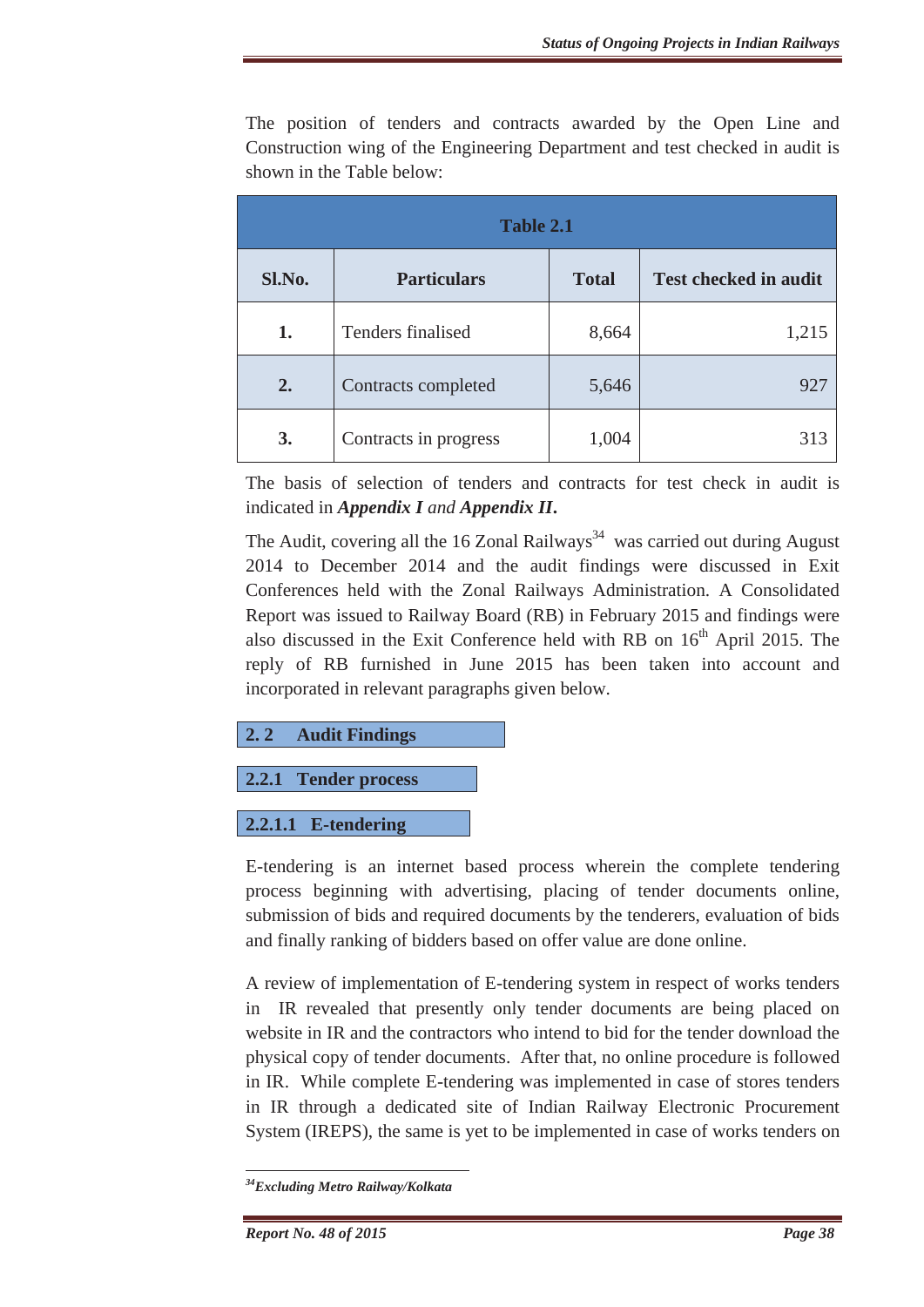IR despite issue of instructions for computerisation of the tendering process by Vigilance and RB in November 2003 and in June 2004 respectively.<sup>35</sup>

When the matter was taken up (February 2015), Railway Board in their reply (June 2015) stated that sanction for e-tendering in works contracts had been issued in May 2015 and is expected to be completed during the year. The reply of the RB indicated that implementation of complete e-tendering has not been taken up despite instructions for complete e-tendering issued as far back as in November 2003.

As complete implementation of E-tendering would eliminate malpractices related to bid evaluation and ensure transparency in the bidding process, Railways should take immediate steps for implementation of complete etendering in respect of works contracts.

### **2.2.1.2 Level of participation in tenders**

The purpose of open tendering is to ensure that Railways are able to get the best agencies at competitive price. Details of the level of participation in 1,215 tenders reviewed in the 16 Zonal Railways are given in *Annexure II***.** Further analysis of level of participation by the bidders in the works tenders is shown in the Table below:

| <b>Table 2.2.1.2</b> |                       |                                    |  |
|----------------------|-----------------------|------------------------------------|--|
| <b>No. of Bids</b>   | No.<br><b>Tenders</b> | of Percentage of the total Tenders |  |
| <b>Single bid</b>    | 306                   | 25                                 |  |
| <b>Two bids</b>      | 325                   | 27                                 |  |
| <b>Three bids</b>    | 217                   | 18                                 |  |
| <b>Four bids</b>     | 131                   | 11                                 |  |
| Five and above bids  | 236                   | 19                                 |  |
| <b>Total</b>         | 1,215                 | 100                                |  |

From the above Table, it was observed that in 52 *per cent* of the works tenders, only two or less than two bidders quoted their rates. A competitive rate is possible when there is participation in Tender by multiple contractors. Where

*<sup>35</sup> Railway Board's Letter No.2002/CE-I/CT/38/Policy New Delhi, dated 16-11-2003 and 2004/CEI/ Misc./MR's Instructions New Delhi, dated 21-6-2004.*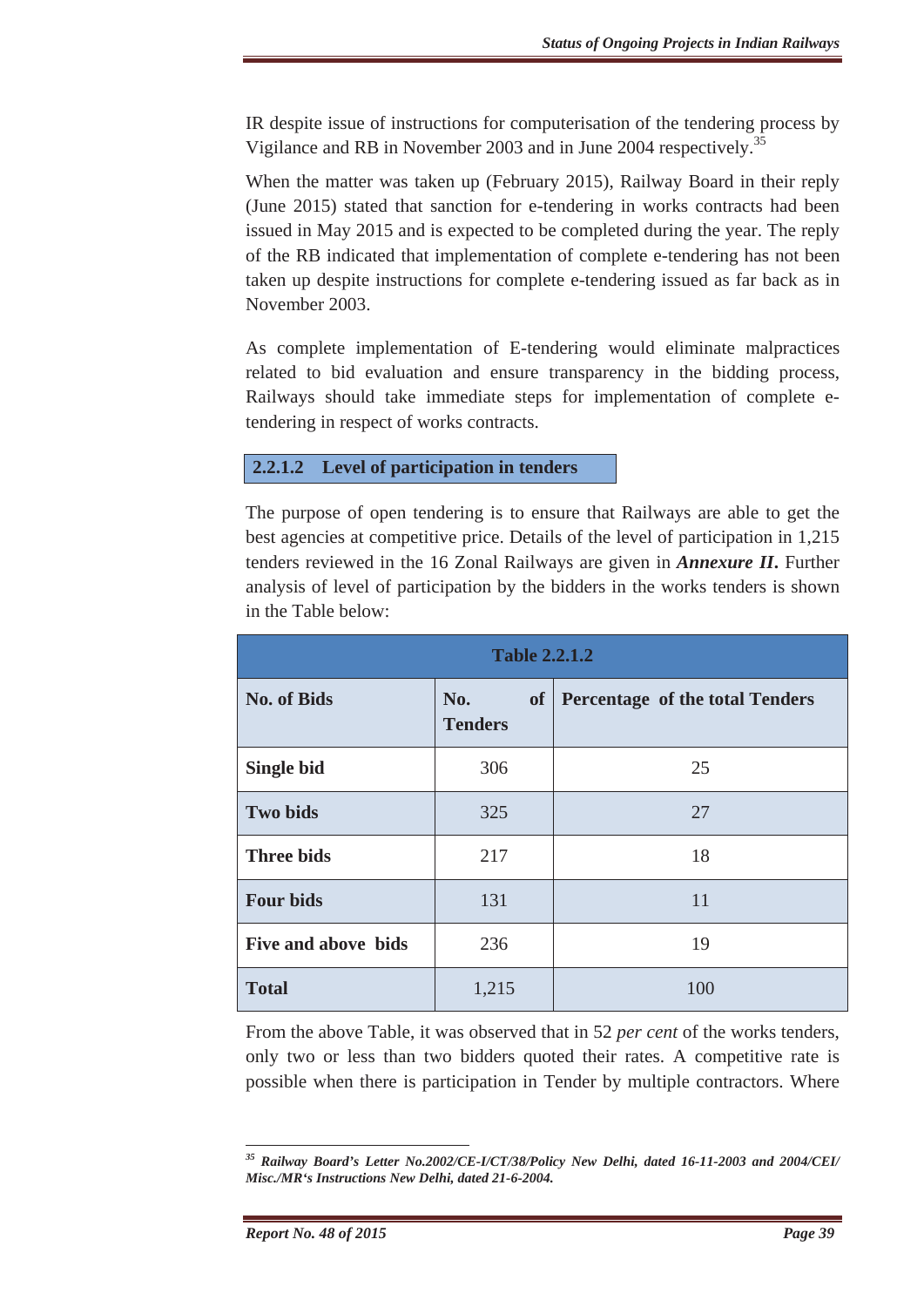the number of participants is one or two, the rates quoted cannot be regarded as competitive.

Railway Board in their reply stated that the less number of tenderers was due to non-availability of fund, existing work load on the contractors, difficult terrain and working condition.

The inordinate delays in execution of contracts in large number of cases on account of causes attributable to Railways could be a reason for such low participation in Tenders. Railways need to identify and eliminate reasons for low participation to ensure competitiveness in bidding process.

#### **2.2.1.3 Discharged tenders**

With a view to avoiding wastage of time and resources, RB issued instructions<sup>36</sup> that due care should be taken while processing tenders ensuring that estimates and schedules are correctly prepared, adequate time is given to tenderers to submit their bids and tenders are properly advertised to ensure adequate participation.

In IR, 1,161 tenders were discharged  $37$  during the period 2011-14. Out of the above, 647 discharged tenders valuing above  $\bar{\tau}$  1 crore were test checked in audit. Zonal Railway-wise details of discharged works tenders are given in *Annexure-III***.** Analysis of discharged works tenders revealed the following:

- Tenders were discharged for reasons such as high rates (243), ineligible tender/offer received (171), non-availability of site/design/approvals (126), backing out of lowest bidder (49), low participation (33), reasons not available on record (16) and work not required (9).
- The incidence of discharge of tender was high in NR (170), SECR (134), WCR (126), SWR (119) and ECOR (102).
- Out of 647 tenders discharged during April 2011 to March 2014, retendering was done in 343 tenders (53 *per cent*). The average time taken for retendering was eight months. The delay in retendering indicated that there was no immediate need or justification for the work planned for.
- x The average delay of 359 days was observed in respect of 295 tenders **(**46 *per cent*), which were not retendered till March 2014.
- Railway Board in their reply stated that due to receipt of ineligible tenders, high rates or suspected cartel formation or withdrawal of eligible L1

*<sup>36</sup>Railway Board Letter No.2000/W-I/NE/NL/10 Dated 17/10/2001* 

*<sup>37</sup>The invitation of offer i.e. a tender can be withdrawn any time before acceptance of offer by the Railway which invited the offer due to reasons such as work no longer required, defect in tender schedule, non-receipt of required approvals/sanctions, high rates or unworkable rates or technical ineligibility of the offer(s) received, low participation, which is termed as "discharge of tender". As per the guidelines issued by the Central Vigilance Commission (CVC), tenders are also discharged on backing out of lowest tenderer.*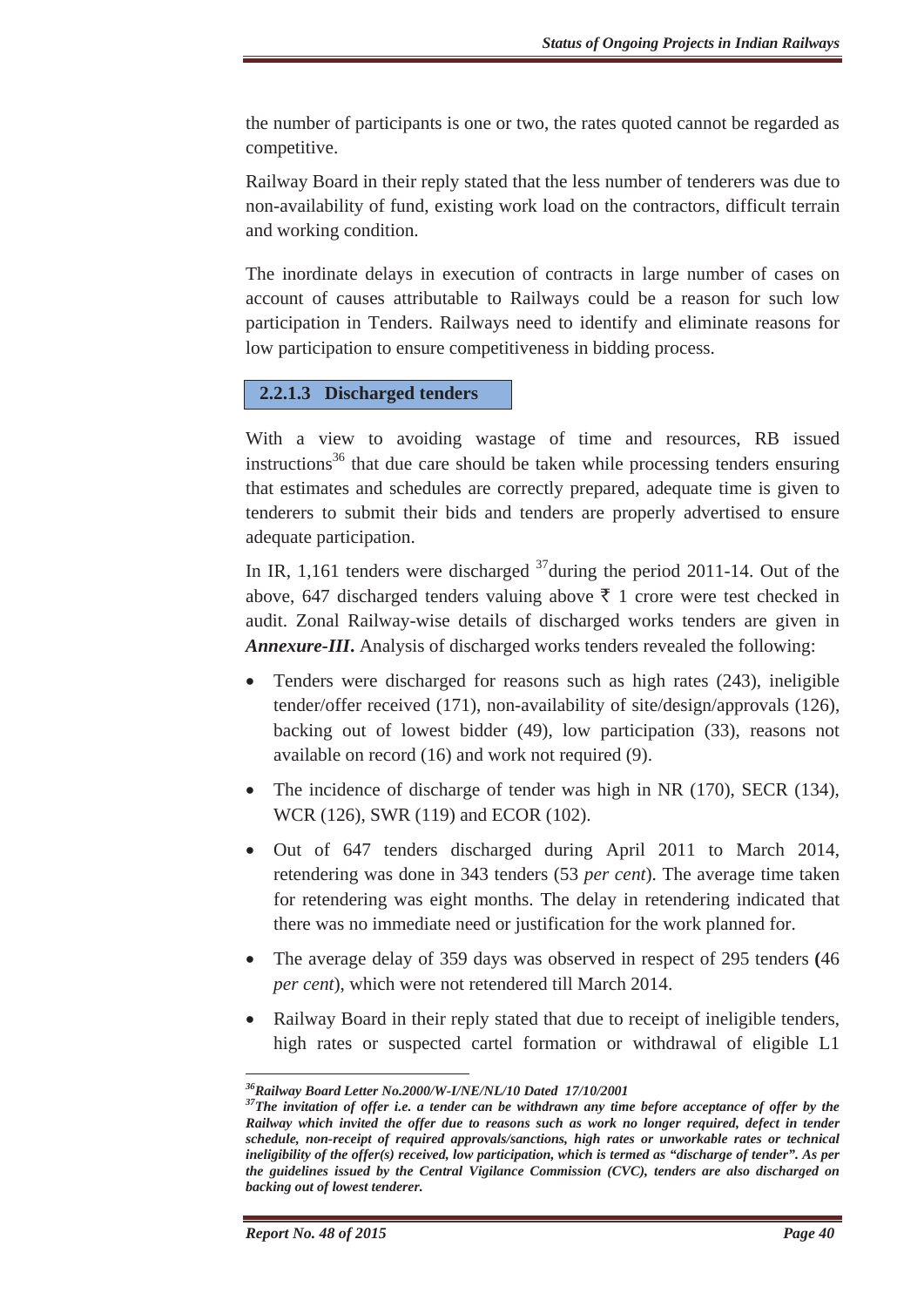(tenderer quoting lowest rate), discharge of tender was inevitable to ensure transparency. Audit observed that though Railways incurred an extra expenditure of  $\bar{\tau}$  50.29 crore in 52 cases in 12 Zonal Railways and saved  $\bar{\xi}$  122.48 crore in 68 cases in 15 Zonal Railways on retendering, discharging of the works tenders due to non-availability of site/design/approvals (126) and work not required (9) which could have been avoided were not addressed in their reply. The delay in taking up the works afresh was also not addressed.

Considering the loss of time for finalising a fresh tender, RB may take action to minimise the cases of discharged tenders ensuring that tenders are called for only after all preliminary works are completed.

# **2.2.1.4 Award of contracts pending preliminary preparation**

To ensure successful and timely execution of contracts, Railway Board issued instructions $38$  that tenders are to be called for only after detailed site investigations, ensuring availability of clear site and adequacy of funds for execution of contracts in time. Review of selected 1,215 tenders invited during 2011-14 revealed the following:

- $\bullet$  477 tenders<sup>39</sup> were awarded during the period without ensuring completion of prescribed preliminary works such as preparation of drawings, availability of site and ensuring availability of funds.
- The information regarding completion of preliminary works before calling of tenders was not placed on record by the executing authority before the Tender Committee (TC) despite provisions in this regard in Para 1253 of Indian Railway Code for Engineering Department and Para 612 of Finance Code. Repeated instructions were also issued by the RB regarding calling of tenders only after ensuring completion of preliminary works.
- There were delays ranging from 5 days to 1405 days in execution of  $313^{40}$  contracts out of these 477 contracts. The average delay was  $342^{41}$ days per contract.

*38Railway Board's letter No. 72/WI/CT/43 dated 21-9-1972, 30/W2/3/33 dated 29-8-1980, 85/W1/CT/9 dated 22-2-1985* 

*<sup>39</sup>CR-25, ECR-6, WCR-68, SCR-13, ER-78, NR-16, NFR-17, NWR-32, NER-14, SR-10, SER-78, SWR-16, WR-8, NCR-24, ECoR-18, SECR-54* 

*<sup>40</sup> CR-18, ECR-6, WCR-41, SCR-8, ER-49, NR-16, NFR-16, NWR-20, NER-11, SR-10, SER-54, SWR-15, WR-7, NCR-23, ECoR-6, SECR-13* 

*<sup>41</sup> CR-360, ECR0, WCR-287, SCR-433, ER-321, NR-323, NFR-347, NWR-301, NER-364, SR-418, SER-361, SWR-311, WR-246, NCR-384, ECoR-305, SECR-374 (IR average: 342)*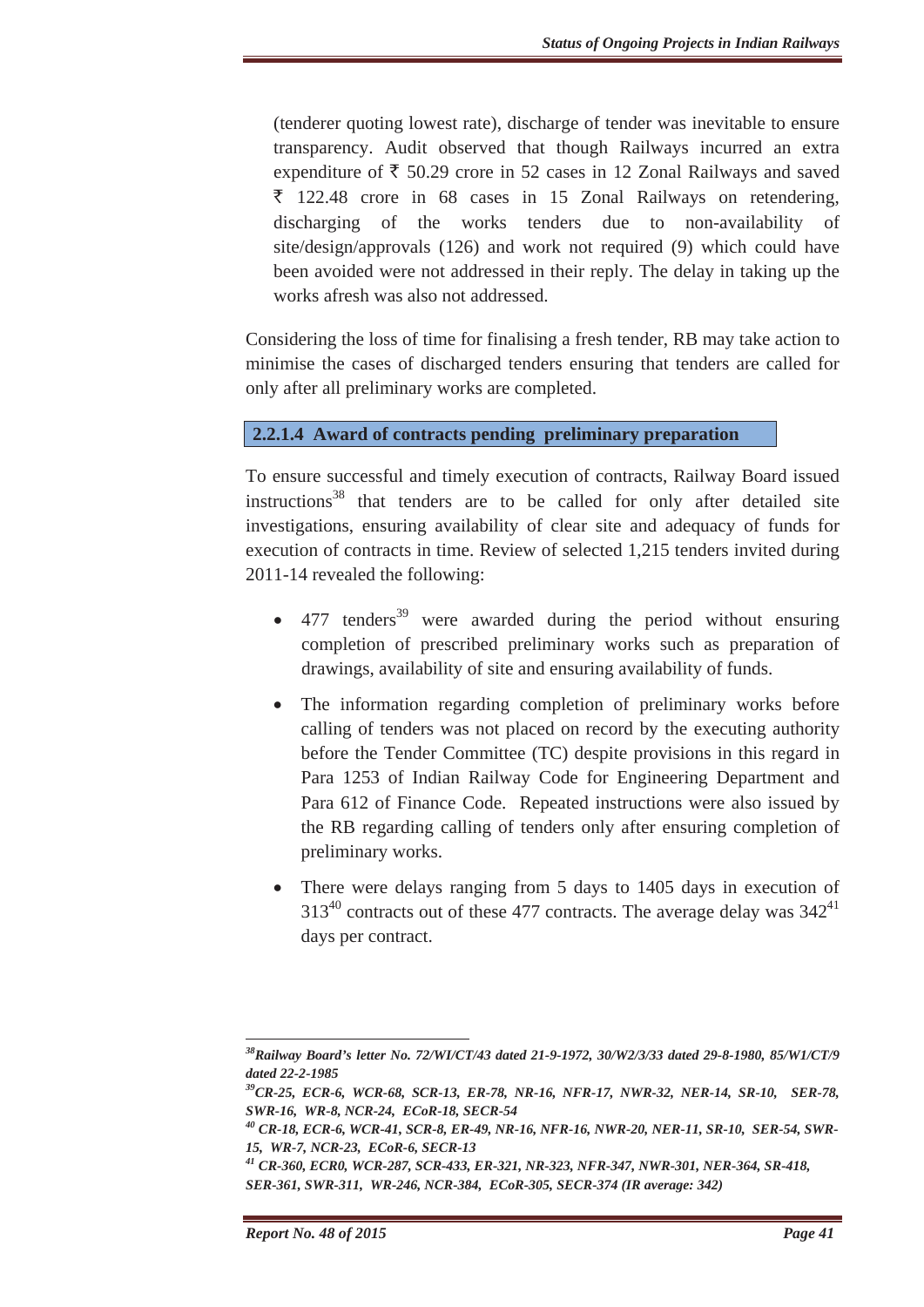• In 675 out of 927 contracts in progress, extensions were given due to award of those tenders without ensuring completion of preliminary works, as detailed in *Annexure VIII.*

In reply, RB stated that Zonal Railways were being advised to ensure that the tenders were floated only after detailed site investigation, ensuring availability of clear site etc. However, Audit observed that similar orders were issued as far back as in year 1972 and reiterated in the years 1980, 1983, 1985, 1990, 1993, 2000 and 2001 but were being ignored in a routine manner. RB may, therefore, prescribe a suitable regulatory mechanism at Zonal Railways to ensure that compliance of the instructions to invite tenders after completion of preliminary works is monitored by the TC or the accepting authority before Letter of Acceptance (LOA) is issued by the Railways.

### **2.2.1.5 Time taken to finalise the tender**

As per instructions of  $RB^{42}$ , tenders are to be finalised within the period of validity, which includes consideration of tender by nominated TC, acceptance of the TC recommendations and issue of LOA within the period of validity mentioned in the tender, to ensure economy in expenditure and best utilisation of Railway Funds<sup>43</sup> as laid down in Paragraphs 1202 and 1210 of Indian Railway Engineering Code.

A review of the time taken in  $1,211$  tenders<sup>44</sup> finalized out of 1,215 tenders selected for test check during the period of review revealed the following:

| <b>Table 2.2.1.5</b> |                                           |                |  |
|----------------------|-------------------------------------------|----------------|--|
| <b>Sl. No</b>        | <b>Particulars</b>                        | <b>Details</b> |  |
| $\mathbf{1}$         | Number of Tenders test checked            | 1211           |  |
| 2                    | Minimum time taken to finalise the tender | 2 days         |  |
| 3                    | Maximum time taken to finalise the tender | 555 days       |  |
| $\overline{4}$       | Number of tenders delayed in finalization | 717            |  |
| 5                    | Letter of Acceptance issued without delay | 155            |  |

*42 Railway Board letter No. 60/777/RS dated 13-2-1960, No. 94/CE-I/CT/4 dated 17-9-1997* 

*<sup>43</sup>No. 90/CEI/CT/1 dated 3-6-1992.* 

*<sup>44</sup> Difference due to four discharged cases in ECoR.*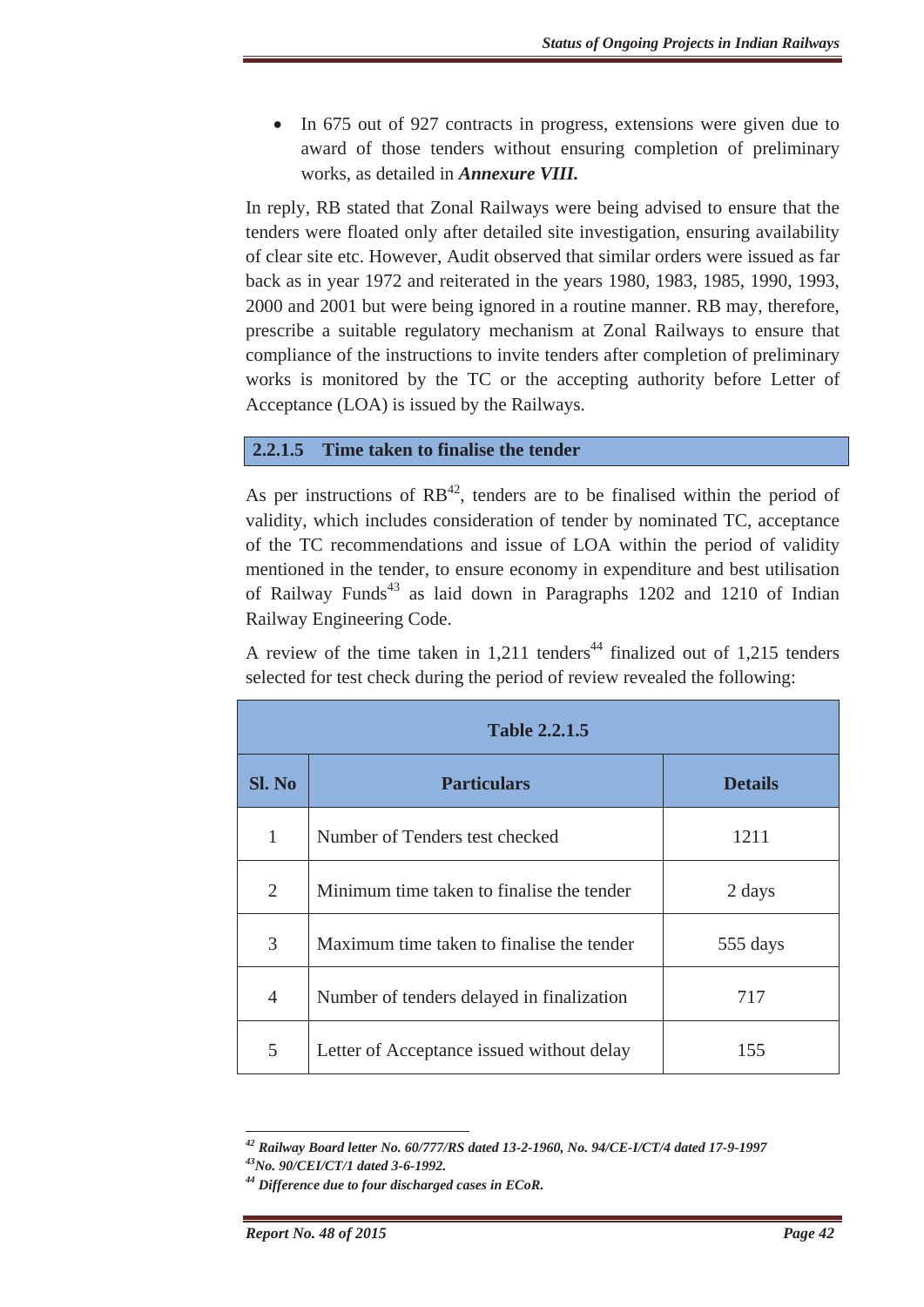| 6 | LOA issued with delay of 1 to 15 days   | 881 |
|---|-----------------------------------------|-----|
|   | LOA issued with delay beyond to 15 days | 175 |

- i) There were delays in finalization of tender in 717 tenders<sup>45</sup> (59 per cent) out of 1,211 tenders. Tenders were finalised in the extended validity period beyond 90 days in 707 tenders and beyond 120/180 days in 10 tenders<sup>46</sup>. As against time of  $90/120$  days normally provided in most tenders for finalization of offer and issue of LOA, analysis of the time taken by Railways to finalize the tenders revealed that time taken to finalize the tenders ranged from a minimum of two days on SECR to a maximum of 555 days on ER.
- ii) Delay in finalization of tenders was also contributed by delay in issue of LOA after finalization of tender. LOA are required to be issued within period of validity of offer. Audit observed that while LOA were issued on the same day in  $155^{47}$  cases, there was delay ranging from 1 to 15 days in  $881^{48}$  cases and 16 days to 195 days in  $175^{49}$  cases. Timely issue of LOA assumes significance as this would ensure early commencement of work by the contractor within 15 days of issue of LOA, as per prevailing practice and as indicated in the LOA that the contractors are required to start the work within 15 days of issue of LOA.

Audit also observed that no reasons were recorded on files for delay in finalization of tenders or delay in issuing LOA. The same was not analysed or action taken to ensure timely completion of tender process.

There are no specific timelines prescribed for the various activities involved in processing of tenders including that of preparation of tender schedules, briefing notes by Zonal Railways (except NR which has prescribed a time schedule). There is only one general direction<sup>50</sup> that the tenders are to be evaluated and to be finalized at the earliest and before the expiry of validity of offers, which is normally 90 days. RB, therefore, needs to examine this issue and prescribe timelines for various phases based on initiative taken by NR.

*45 CR-67, ECR-71, WCR-58, SCR-54, ER-11, NR-24, NFR-10, NWR-55, NER-26, SR-73, SER-33, SWR-66, WR-15, NCR-30, ECoR-60, SECR-64* 

*<sup>46</sup> SCR-1, ER-4, NFR-1, NWR-2, NER-1, WR-1.* 

*<sup>47</sup> CR-11, ECR-19, WCR-9, SCR-1, ER-2, NR-10, NFR-6, NWR-25, NER-11, SR-4, SER-7, SWR-1, WR-13, NCR-21, ECoR-3, SECR-12.* 

*<sup>48</sup> CR-46, ECR-56, WCR-52, SCR-37, ER-51, NR-57, NFR-52, NWR-50, NER-52, SR-57, SER-64, SWR-68, WR-63, NCR-56, ECoR-57, SECR-63.* 

*<sup>49</sup> CR-19, ECR-3, WCR-7, SCR-40, ER-25, NR-5, NFR-20, NWR-0, NER-3, SR-17, SER-7, SWR-9, WR-2, NCR-1, ECoR-14, SECR-3*

*<sup>50</sup> Railway Board Letter No. 94/CE-I/CT/4 dated 17-9-1997*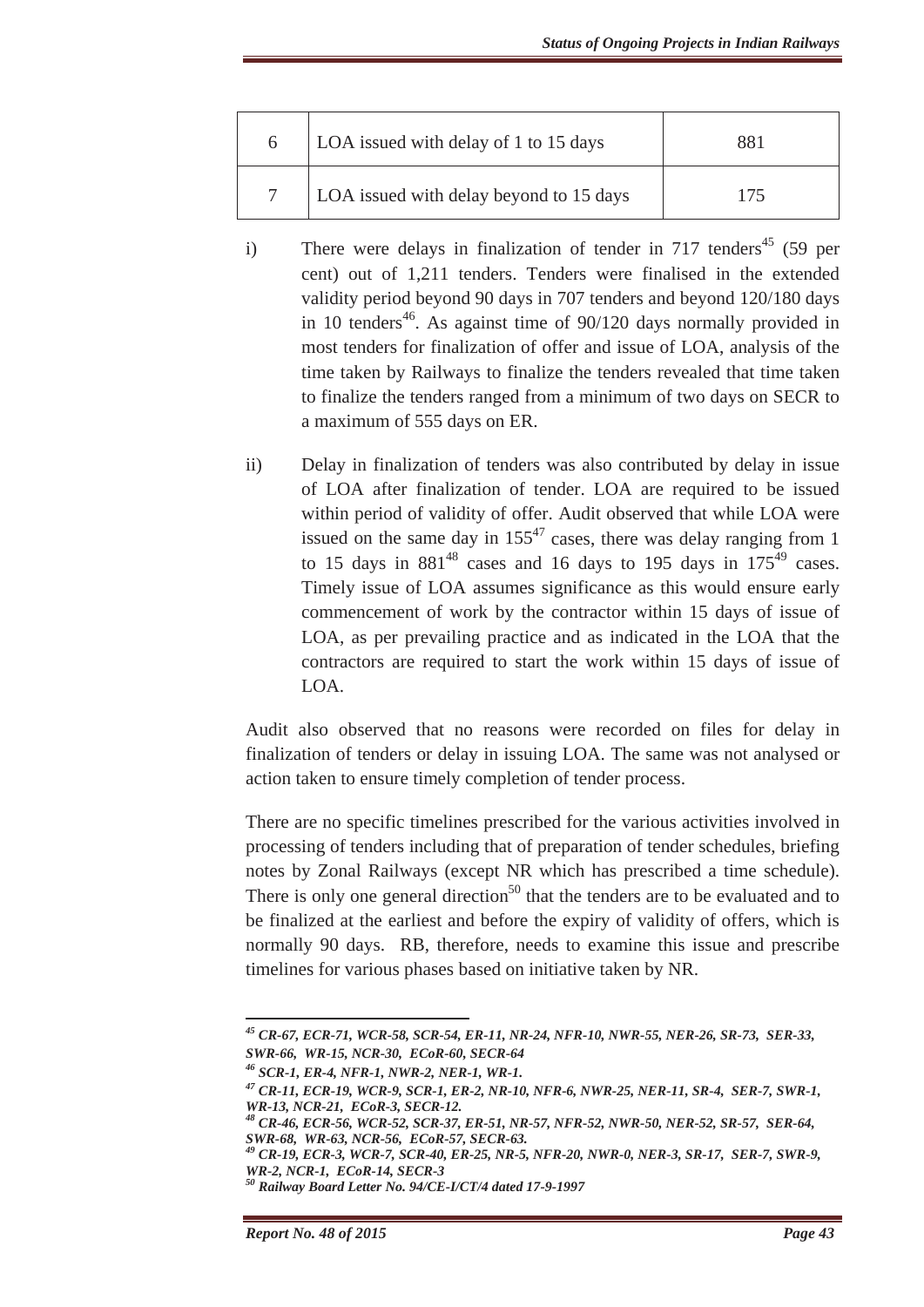RB in their reply stated that delay in finalisation of tenders takes place due to reasons such as verification of credential of tenderers or for negotiations etc. RB vide their letter dated 19.06.2015 instructed Zonal Railway and Railway Production Units to finalise tenders within validity period of bids and avoid delay in issuance of LOA as far as possible. RB may ensure compliance of its instructions.

### **2.2.1.6 Delay after the issue of letter of acceptance**

The General Conditions of Contract (GCC) (Clause 8-Part-I) require that the Contract Agreement should be executed by the contractor within seven days of receipt of LOA As per clause 16 (4) of GCC, the successful bidder is required to submit a Performance Guarantee (PG) within 30 days from the date of issue of LOA and on payment of penal interest beyond 30 days up to 60 days. In case the contractor fails to submit PG even after 60 days, the contract shall be terminated duly forfeiting Earnest Money Deposit (EMD) and other dues. A Contract Agreement should be signed only after deposit of PG by the tenderer. Thus a contradiction exists in policy instructions.

A review of submission of PG in the 1,215 tenders revealed that there was delay beyond 30 days in submission of PG in 474 contracts<sup>51</sup> (40 *per cent*). Delay beyond 60 days was observed in 94 contracts<sup>52</sup> out of which delay beyond 180 days was observed in 25 contracts<sup>53</sup>. Penal action as envisaged in Clause 16(4) of GCC to treat these contracts as terminated forfeiting EMD and recovery of other dues was not taken in  $165 \text{ cases}^{54}$ .

On the other hand, out of 1,215 tenders selected for test check, contract agreements were signed in  $1,196$  tenders<sup>55</sup> (contracts were yet to be executed in 19 tenders finalized during the period from 2-5-2011 to 21-1-2014). Analysis of the remaining 1,196 cases revealed the following:

The average time taken in these 1,196 tenders for entering into contract after issue of letter of acceptance was 110 days and the average time taken ranged from 83 days (CR and WCR) to 174 days (SER) as indicated below.

*<sup>51</sup> CR-25, ECR-27, WCR-18, SCR-46, ER-31, NR-10, NFR-28, NWR-29, NER-27, SR-28, SER-38, SWR-38, WR-25 NCR-32, ECoR-30, SECR-42* 

*<sup>52</sup>CR-5, ECR-9, WCR-2, SCR-13, ER-1, NR-0, NFR-10, NWR-4, NER-4, SR-4, SER-10, SWR-10, WR-4, NCR-3, ECoR-5, SECR-10* 

*<sup>53</sup> CR-2, ECR-3, SCR-4, NFR-2, NWR-2, NER-3, SER-1, SWR-3, NCR-1, SECR-3, WR-1* 

*<sup>54</sup> CR-2 -*` *1.35 lakh, ECR-20 -*` *13.89 lakh, WCR-3* ` *-0.34 lakh, SCR-10* ` *6.78 lakh, ER-0, NR-10*  ` *2.28 lakh, NFR-14* ` *11.07 lakh, NWR-7-*` *2.73 lakh, NER-12-*` *20.56 lakh, SR-6-*` *0.49 lakh, SER-21-* ` *.10 lakh, SWR-20-*` *5.47 lakh, WR-14-*` *2.54 lakh, NCR-21-*` *2.75 lakh, ECoR-2-, SECR-*

*<sup>3-₹ 0.24</sup> lakh*<br><sup>55</sup> CR-76, ECR-78, WCR-66, SCR-78, ER-74, NR-72, NFR-78, NWR-74, NER-66, SR-78, SER-78, *SWR-78, WR-77, NCR-75, ECoR-73, SECR-75*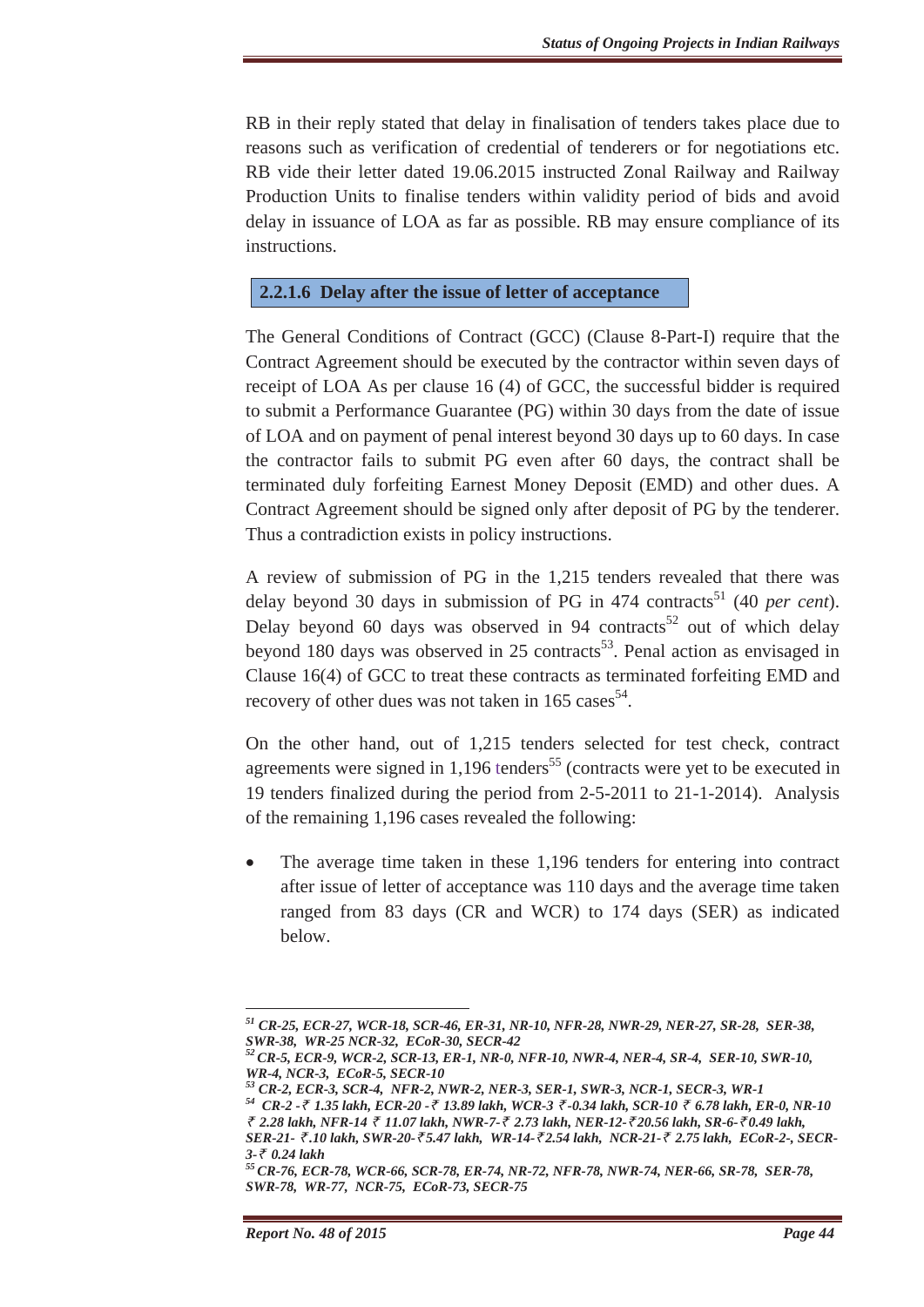

- Contracts were executed within the prescribed period of seven days in only 10 cases.<sup>56</sup>
- The time taken to sign the contract was between eight and 180 days in 1029 cases.<sup>57</sup>
- Abnormal delay of more than six months was noticed in 128 contracts<sup>58</sup> and more than one year in 29 contracts<sup>59</sup>. No action was taken by Railway Administration to treat these 157 contracts as terminated and forfeit the earnest money.
- In  $22^{60}$  out of 1,196 cases, the contractor failed to commence the works based on LOA.

Railway Board in their reply stated that most successful tenderers start work soon after issue of LOA and even before depositing of PG and delay in submission of PG or delay in signing of contract did not necessarily mean delay in commencement of work.

The reply of Railway Board was not tenable as it was contrary to the provisions of Paragraphs 1256 and 1259 of Indian Railway Code for Engineering Department which provide that no contractor should be permitted to commence work until the relevant contract has been signed by the parties competent to do so. As LOA does not include special conditions and other stipulations which form part of legal binding contract, there is an inherent problem in interpretation and Railways would not be able to enforce the conditions of contract in case of failure of contract or litigation. RB, thus, needs to frame a

<sup>56</sup>*CR-6, ECR-1, ER-1, NWR-1, NCR-1* 

<sup>57</sup> *CR-65, ECR-65, WCR-64, SCR-72, ER-69, NR-63, NFR-65, NWR-68, NER-60, SR-71, SER-48, SWR-56, WR-70, NCR-68, ECoR-67, SECR-58*

*<sup>58</sup> CR-3, ECR-8, WCR-2, SCR-5, ER-4, NFR-12, NR-9, NWR-5, NER-3, SR-6, SER-25, SWR-18, WR-5, NCR-5, ECOR-5, SECR-13* 

*<sup>59</sup> CR-2, ECR-4, SCR-1, NFR-1, NER-3, SR-1, SER-5, SWR-4, WR-2, NCR-1, ECOR-1, SECR-4* 

*<sup>60</sup> CR-8, ECOR-5, NR-3, SECR-5,SCR-1*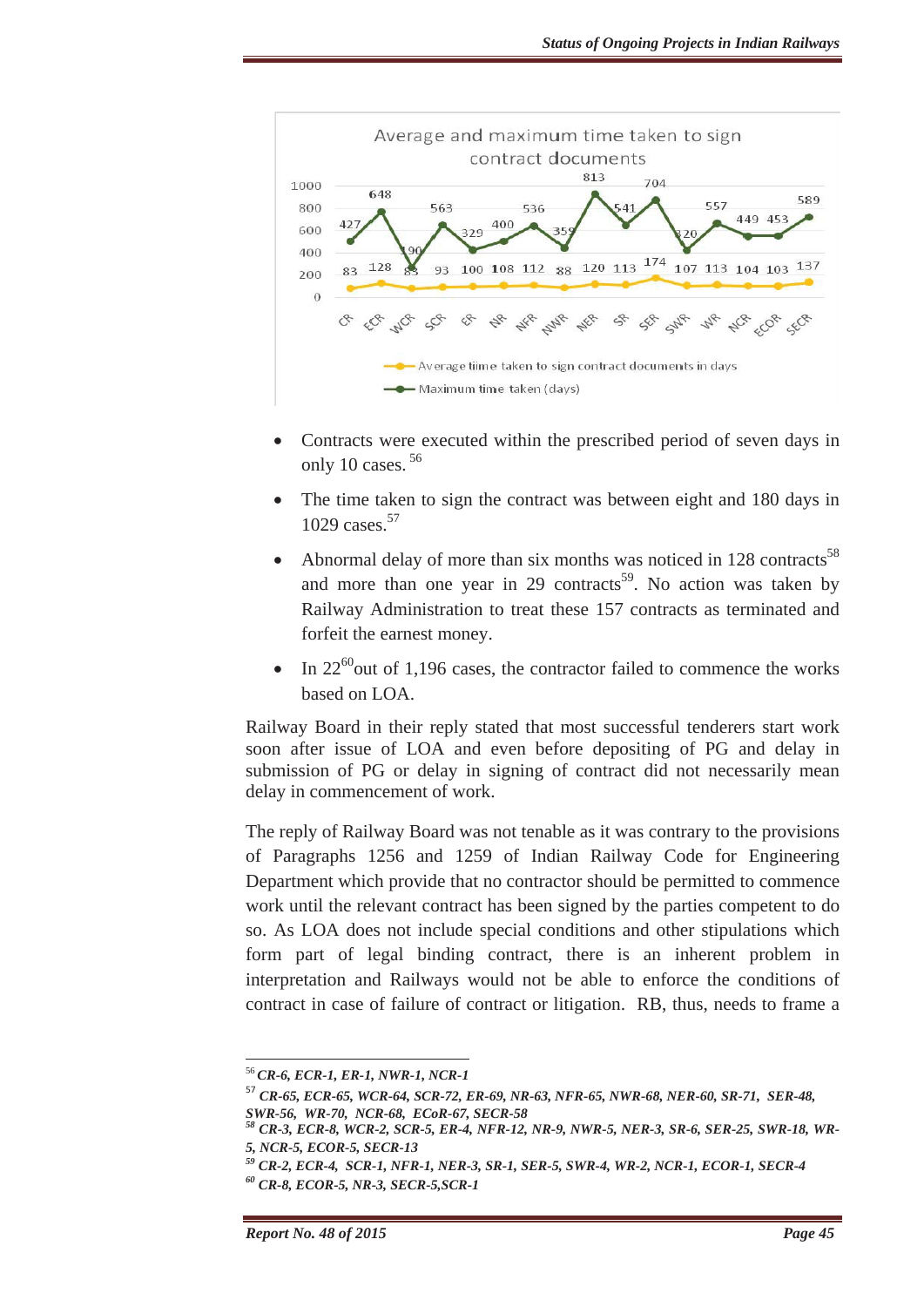clear policy in respect of timely signing of contract documents to avoid delays and litigation.

### **2.3 Execution of contracts**

### **2.3.1 Variation in quantities/operation of new items during execution**

In terms of Para 1268 of Indian Railway Code for Engineering Department, a variation of 15 to 25 *per cent* was considered as reasonable depending on the nature of the work involved. As per RB instructions<sup>61</sup> assessment of quantities in the tender stage is to be done with due care so as to avoid scope for large modifications or addition to the existing work schedules.

The details of variations in contracts during course of execution are captured in *Annexure IV*. Analysis of the variations revealed that out of 1,215 contracts test checked in audit, awarded at a value of  $\bar{\tau}1,729.50$  crore, variations in quantities exceeding 25 *per cent* ranging from 26 *per cent* to 455 *per cent* were observed in 8,965 items such as earthwork, cement concrete, supply of cement and steel and laying and linking. Excess items were operated in 390 contracts  $62$  involving a monetary value of  $\overline{361.37}$  crore. New items were also operated in these contracts at a value of  $\overline{5}44.38$  crore.

The above analysis indicated that there was a failure in estimation and assessing the scope of work correctly. Besides, operation of excess quantities and new items resulted in increase in value of the works requiring revised PG to be collected from the contractors. Audit observed that revised PG was not collected on increased value of work in 13 Zonal Railways<sup>63</sup>.

RB in their reply stated that variations sometimes become necessary due to site conditions, hidden items and change in scope of work. RB's reply is contrary to its own instructions that the detailed investigations are to be carried out and estimates framed are realistic and variations to be restricted to less than 25 *per cent* of tender quantity.

Railways need to ensure compliance of extant instructions of assessing of the quantities as exactly as possible during preparation of tenders so as to avoid large scale changes during course of execution leading to delays in execution and litigations.

<u> Alexandria de la contrada de la contrada de la contrada de la contrada de la contrada de la contrada de la c</u>

*<sup>61</sup> Railway Board Letter No. 72/WI/CT/43 dated 21-9-1972, No. 90-BC-NF/7 dated 13-11-1990, Letter No. 94/CE.1/CT/56 dated 16/8/1994, No.93/WZ/PQR/SC/4/P dated 279//96 and No.90/W1/DL/S/1 dated 13/4/2000* 

*<sup>62</sup> CR-37, ECR-7, WCR-2, SCR-45, ER-31, NR-23, NFR-31, NWR-39, NER-10, SR-48, SER-26, SWR-21, WR-25, NCR-11, ECoR-21, SECR-13* 

*<sup>63</sup> CR-* ` *0.23 crore, ECR-*` *0.45 crore, WCR –* ` *3.18 lakh, SCR-* ` *0.81 crore, NR –* ` *9.17 lakh, NFR-* ` *2.16 crore, NWR –* ` *1.15 lakh, SR –* ` *0.65 crore, SER –*` *0.11 crore, SWR –* ` *0.35 lakh, WR – ₹ 1.10 crore, NCR – ₹ 0.11 crore, SECR – ₹ 5.37 lakh.*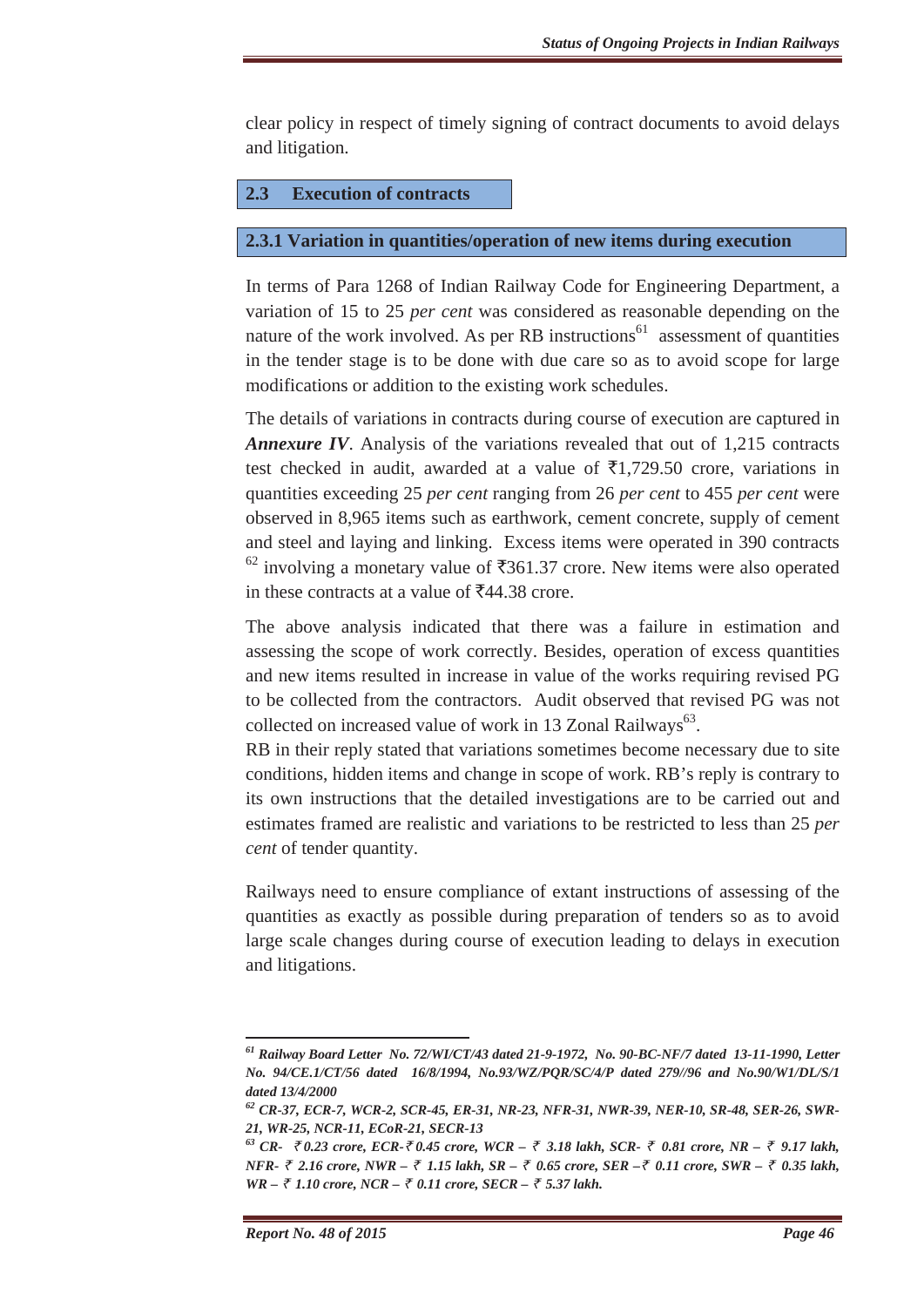# **2.3.2 Premature termination of contracts on administrative account**

Railway Board issued instructions<sup>64</sup> detailing the need for adopting better contract management practices and to avoid situations like delay in furnishing detailed drawings to the contractor to avoid consequent delays in the execution of the work or abandonment or termination of contracts necessitating calling of fresh tenders for completing the work at higher cost.

During the period of review (2011-12 to 2013-14), 259 contracts were foreclosed <sup>65</sup>in IR. Out of this, 173 fore-closed contracts valuing above  $\bar{\tau}$ 1 crore were test checked in audit, the data pertaining to which is captured in *Annexure V*. Analysis of these cases revealed the following:

| Table 2.3.2 - Contracts fore-closed and reasons thereof |                            |           |                                            |                                              |                                                               |
|---------------------------------------------------------|----------------------------|-----------|--------------------------------------------|----------------------------------------------|---------------------------------------------------------------|
| Sl.                                                     | <b>Type of contracts</b>   | No. of    | <b>Reasons of foreclosing of contracts</b> |                                              |                                                               |
| No.                                                     |                            | contracts | <b>Paucity</b><br>of funds                 | <b>Clear</b><br><b>Site not</b><br>available | Others such as<br>slow progress,<br>work not<br>required etc. |
|                                                         | Maintenance                | 16        | 8                                          | $\overline{5}$                               | 3                                                             |
|                                                         | <b>Other Miscellaneous</b> |           |                                            |                                              |                                                               |
| 2                                                       | works                      | 41        | 28                                         | 8                                            | 5                                                             |
| 3                                                       | Projects <sup>66</sup>     | 76        | 35                                         | 27                                           | 14                                                            |
| 4                                                       | Safety                     | 20        | 5                                          | 10                                           | 5                                                             |
| $\overline{5}$                                          | <b>Track Renewals</b>      | 4         | 0                                          |                                              | 3                                                             |
| 6                                                       | <b>Traffic Facility</b>    | 16        | 7                                          | $\mathcal{R}$                                | 6                                                             |
|                                                         | Total                      | 173       | 83                                         | 54                                           | 36                                                            |

Out of 173 fore-closed contracts test checked, 133 contracts were yet to be retendered, the time taken for retendering up to 31 March 2014 ranged from one day to 1,007 days. The Zonal Railway Administration incurred an expenditure of `228.24 crore on these contracts which was rendered unfruitful till 31 March 2014. In 40 contracts which were awarded afresh, the Zonal Railway Administration incurred an additional expenditure of  $\overline{5}49.50$  crore in 11 Zonal Railways<sup>67</sup> due to higher rates received in retendering.

Foreclosure in 80 *per cent* of the cases (137 cases) due to reasons such as paucity of funds (83 cases) and non-availability of clear site (54 cases) was indicative of defective planning and taking up works without ensuring completion of preparatory works. In 36 cases, contracts were foreclosed on

<u> Alexandria de la contrada de la contrada de la contrada de la contrada de la contrada de la contrada de la c</u>

*<sup>64</sup> Railway Board letter No. 85/W1/CT/9 dated 22/2/1985* 

*<sup>65</sup>Whenever, a contract has to be closed midway due to Railway Administration's fault viz. nonhanding over of clear site to the contractor, non-handing over of drawings, non-completion of preliminary works like jungle clearance/survey, paucity of funds etc, the contract is foreclosed/shortclosed under clause 61 and 62 GCC.* 

*<sup>66</sup> Doubling -10, Gauge Conversion-23, New Line – 38, Shed- 5* 

*<sup>67</sup>CR-*` *3.21 crore, ECR –* ` *7.29 crore, SCR-* ` *10.55 crore, NR-* ` *0.58 crore, NFR –* ` *3.99 crore, NWR – ₹ 1.77 crore, SR – ₹ 11.11 crore, SWR – ₹ 1.24 crore. NCR ₹ 1.03, ECOR - ₹ 7.78 crore, SECR –₹ 0.95 crore.*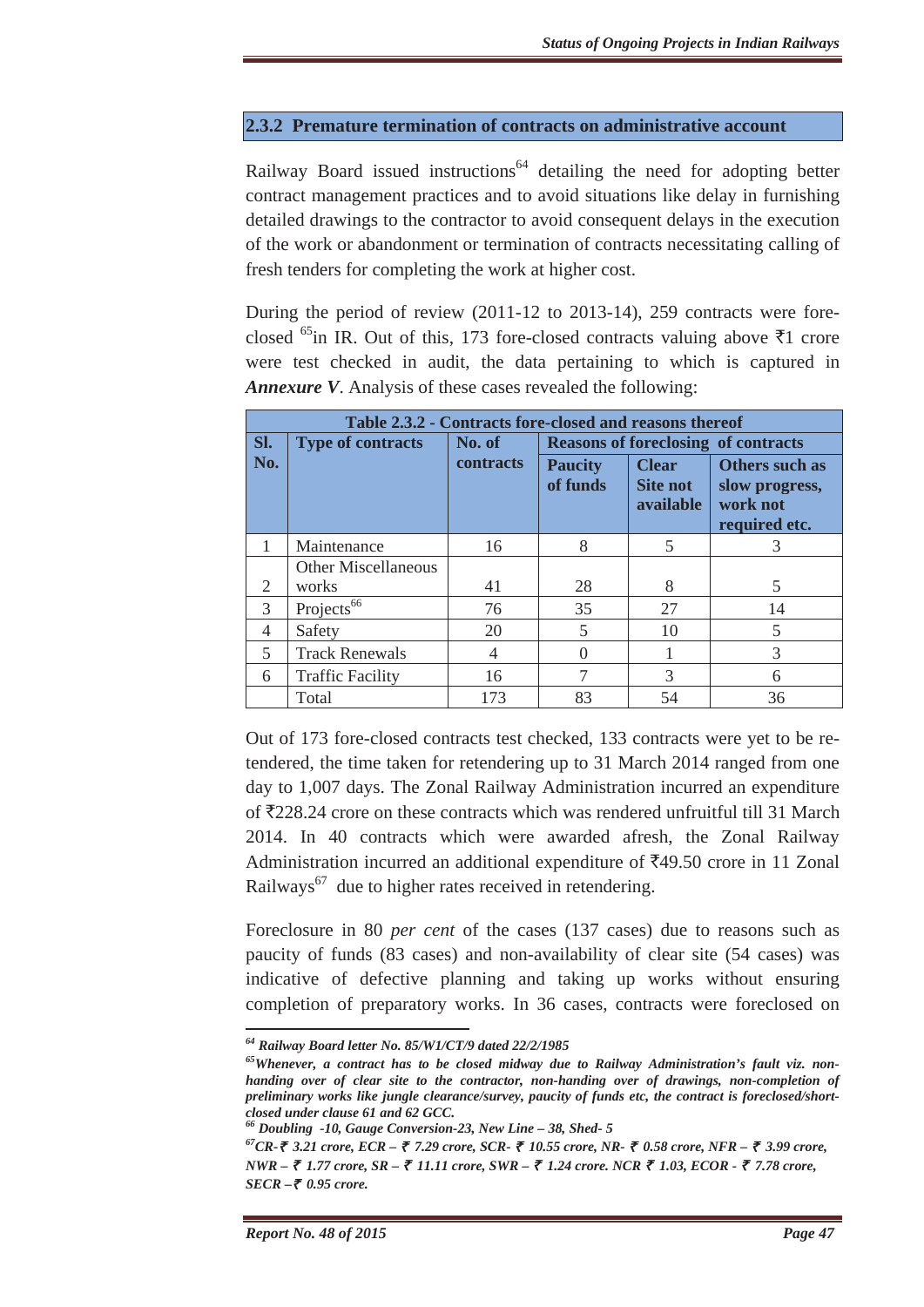account of reasons such as variations, court orders, change in scope of work, work not required and slow progress on railways account.

Railway Board in their reply accepted the observations and stated that instructions were being re-iterated.

## **2.3.3 Termination of contract on contractors account**

The conditions of contract governing management of the contracts define the roles, obligation and rights of both the parties-the Railways and the contractor. These conditions comprise of General Conditions of Contracts which are the basic conditions of the contract framework applicable to all contracts and Special Conditions of Contract which are framed to cover the specific nature of the work being tendered.

As per clause 62 of GCC when the contractor fails to execute the work to the satisfaction of Railway Administration, the contract will be terminated by issuing notices as stipulated.

During the period under review (2011-12 to 2013-14), 473 contracts were terminated in the Zonal Railways. Zonal Railway wise details of terminated cases are given in *Annexure VI.* Out of this, 265 contracts terminated in the Zonal Railways that were reviewed in audit revealed the following irregularities:

- $\bullet$  In 163 cases, contracts initially awarded during the period from July 2006 to February 2014 at a value of  $\bar{\tau}$  639.68 crore were terminated after incurring an expenditure of  $\overline{z}99.85$ crore. However, these were yet to be re-tendered (March 2014). The expenditure of  $\bar{\tau}$  99.85 crore incurred on these works was rendered unfruitful.
- In respect of  $102$  terminated contracts<sup>68</sup> which were re-tendered, the average time taken for retendering was 203 days and an extra expenditure of `83.44 crore was incurred due to higher rates accepted in retendering resulting in increasing the cost of works.

Railway Board in their reply accepted the observations and stated that Zonal Railways were being directed to ensure that the contracts terminated on contractors' account are taken up early to avoid idling of funds.

<sup>&</sup>lt;u> Alexandria de la contrada de la contrada de la contrada de la contrada de la contrada de la contrada de la c</u> *<sup>68</sup> CR-5, ECR-4, WCR-2, SCR-1, ER-22, NR-5, NFR-1, NWR-13, SR-8, SER-10, SWR-1, WR-9, NCR-2, ECoR-6, SECR-13*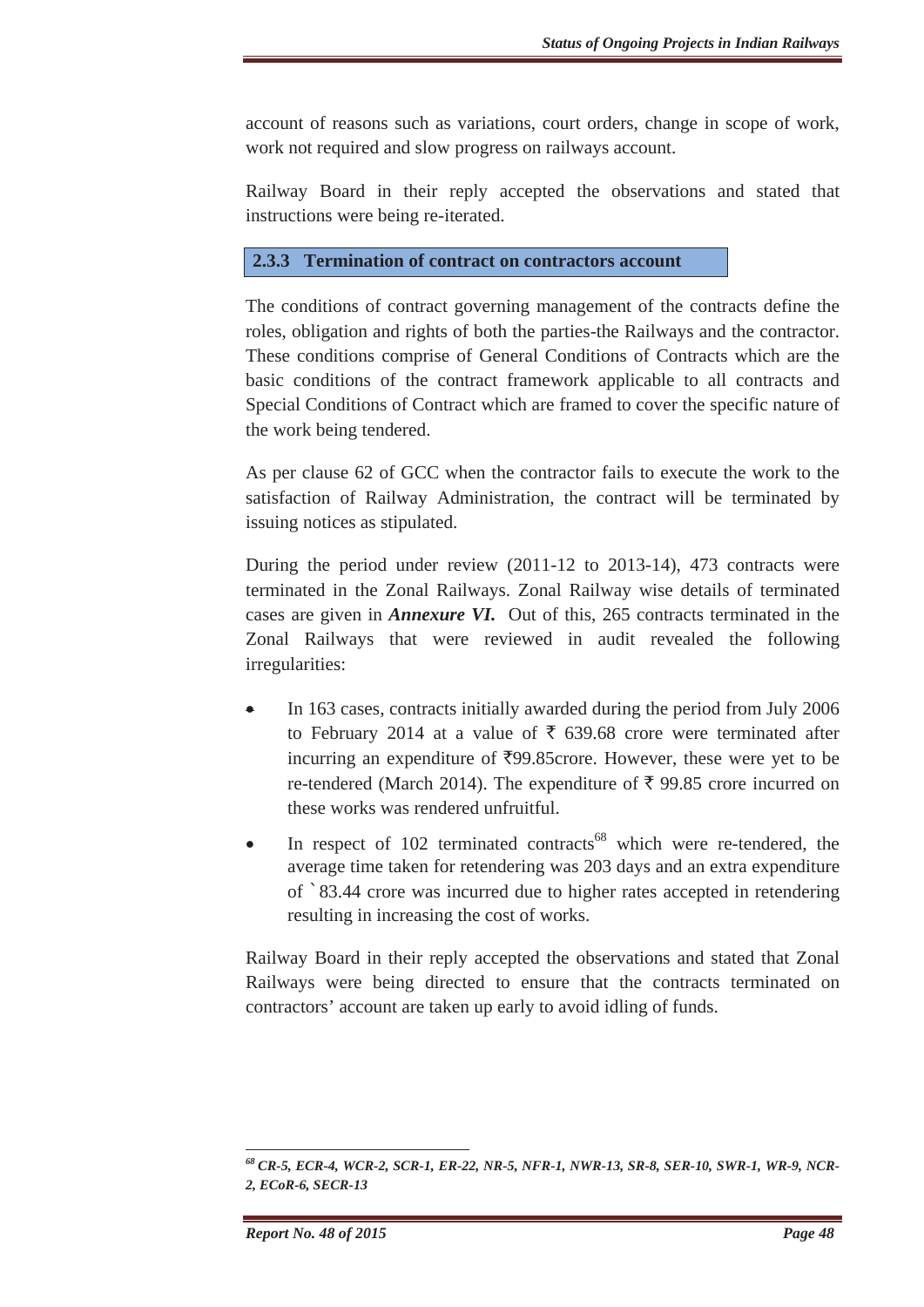### **2.3.4 Price variation clause during extended period of contract**

Time is the essence of contract as per GCC, and thus timely completion of works is essential to ensure that the investments made on the works achieve desired results.

In Indian Railways, Price Variation clause  $(PVC)^{69}$  and Statutory Variation Clause *(to cover increase in rates of Govt. taxes and royalties)* are made part of contract conditions in respect of all tenders valuing over  $\overline{550}$  lakh irrespective of time of completion<sup>70</sup> to safeguard against general inflation linked to specified price indices for labour, stores and fuel.

In case of extensions in execution of contract beyond original "due date of completion" due to (i) modification or change in scope of work, (ii) delay not due to Railway/ Contractor but due to neglect on part of employees of Railway or other contractors employed by railway or (iii) delay on account of Railways under Clause 17 (A) of  $GCC^{71}$ . Railways are liable for payment of price variation. No price variation is liable to be paid on account of delay in execution on account of contractor under clause 17(B) of GCC. Granting extensions with price variation, in cases where delay in execution is due to contractors' fault results in extending undue benefit to the contractor.

Data pertaining to payment of price variation was captured in *Annexure VII***,** *VIII and IX*, an analysis of which revealed the following:

Out of 1,215 tenders selected for test check, contracts were executed in 1,196 cases. In 861 contracts as detailed in *Annexure X*, there were delays in execution and price variation amounting to  $\bar{\tau}$ 67.78 crore was paid to the contractors in the extended period of contract. Out of this, an amount of  $\bar{z}4.04$  crore<sup>72</sup> was paid in 13 contracts even though the delay was attributable to contractors alone.

*<sup>69</sup> While General Financial Rules (GFR) Clause/Rule 204 (vii) states that cost plus contracts should be avoided unless un-avoidable and justified, Clause/Rule 204 (viii) provides that price variation should be provided in long term contracts exceeding delivery period of 18 months.*<br><sup>70</sup> Clause 46(A) of GCC and Railway Board letter No. 2008/CE.1/CT/Con/7 (PCE/GM) dated 15-12-

*<sup>2008</sup>*

*<sup>7117–</sup>A Subject to any requirement in the contract as to completion of any portions or portions of the works before completion of the whole, the contractor shall fully and finally complete the whole of the works comprised in the contract (with such modifications as may be directed under conditions of this contract) by the date entered in the contract or extended date in terms of the following clauses:* 

*<sup>(</sup>i) If any modifications have been ordered which in the opinion of the Engineer have materially increased the magnitude of the work, then such extension of the contracted date of completion may be granted.*

*<sup>(</sup>ii) If in the opinion of the Engineer, the progress of work has any time been delayed by any act or neglect of Railway's employees or by other contractor employed by the Railway.* 

*<sup>(</sup>iii) Failure or delay by the Railway to hand over the Contractor clear site or to give the necessary notice to commence the works or to provide the necessary drawings or instructions or any other delay caused by the Railway due to any other cause whatsoever. 72CR-* ` *3.38 crore (one agreement), SCR –* ` *3.92 lakh (four agreements), NR –* ` *1.78 lakh (one* 

*agreement), NWR –* ` *2.73 lakh, SER –* ` *13.56 lakh (three agreements), ECOR –* ` *44.76 lakh (three agreements)*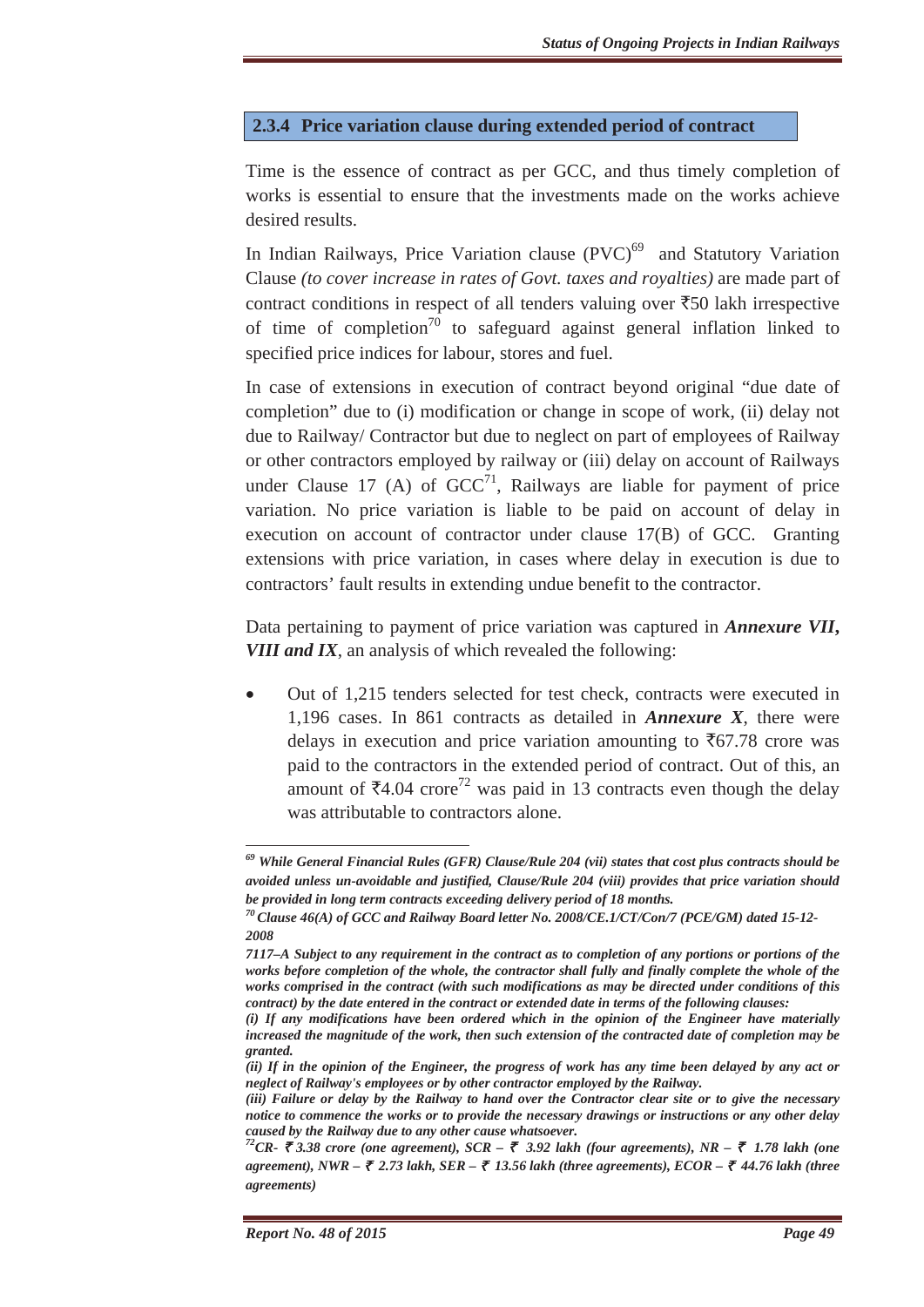In addition to above, out of 927 contracts in progress as on 31-3-2014, an amount of  $\overline{5}321.39$  crore was paid towards price variation in 760 contracts. Similarly out of 313 completed contracts in 2014-15 , in 295 cases, payment of an amount of  $\overline{66.38}$  crore was made towards price variation. Extensions to contracts in these cases were also granted under clause 17 (A) of GCC. i.e. delay on account of Railways. The delays of these contracts are dealt with in detail in subsequent Para No. 2.3.5.

Thus, an amount of  $\overline{\xi}$  455.55 crore was paid to contractors towards price variation during extended period of contact due to delay in execution as detailed above. RB failed to address the issue in their reply. As payment towards price variation indicated deficiency in contract management attributable to Railways leading to delays in execution, RB needs to enforce compliance of existing instructions to ensure timely completion of contracts and avoiding cost overrun.

# **2.3.5 Delays in execution of works contracts**

Taking into account the importance of timely completion of contracts, to analyse the causes and their impacts, Out of 6650, Audit examined the extension**s** granted in 1240 works contracts which included 927 contracts which were in progress till March 2014 and 313 contracts completed during 2013-14 as detailed in *Annexure VIII and IX.* The details in respect of 1240 contracts are summarised in the Table below:

| <b>Details</b>                                                | <b>Contracts</b><br>in<br>progress as<br>on<br>31-3-2014 | <b>Contracts</b><br>during<br>completed<br>2013-14 | <b>Total</b><br>(Col 2 and 3) |
|---------------------------------------------------------------|----------------------------------------------------------|----------------------------------------------------|-------------------------------|
|                                                               | $\overline{2}$                                           | 3                                                  | $\overline{4}$                |
| of<br>No.<br>Contracts<br><b>Test</b><br>Checked              | 927                                                      | 313                                                | 1240                          |
| No. of contracts<br>delayed<br>beyond original<br>date of     | 760                                                      | $295^{73}$                                         | 1055                          |
| completion.<br>Percentage with reference to<br>sample checked | 82 per cent                                              | 94 per cent <sup>74</sup>                          | 85 per cent                   |
| Age wise delays in execution<br>of above contracts.           |                                                          |                                                    |                               |
| Up to One year                                                | 336                                                      | 109                                                | 445                           |
| One to Two years                                              | 186                                                      | 93                                                 | 279                           |
| Beyond Two years                                              | 218                                                      | 87                                                 | 305                           |
| <b>Beyond Five Years</b>                                      | 20                                                       | 3                                                  | 23                            |

**Table No.2.3.5 : Status of execution of contracts** 

<sup>&</sup>lt;u> Alexandria de la contrada de la contrada de la contrada de la contrada de la contrada de la contrada de la c</u> *73 Includes three contracts in CR which were terminated.* 

*<sup>74</sup> Six per cent of the contracts were completed within the original date of completion*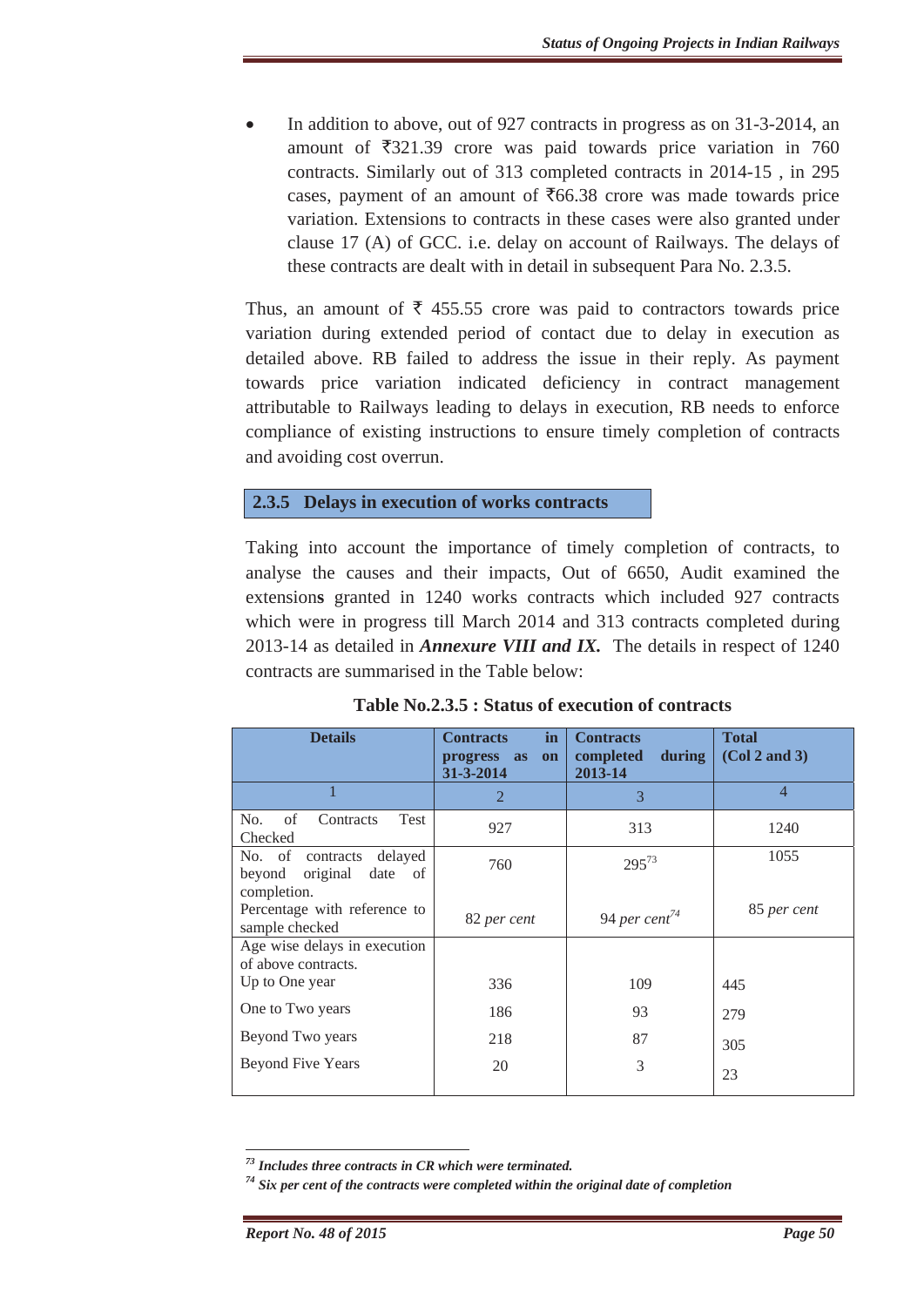| Total expenditure incurred on<br>contracts delayed (indicated<br>above) |                                                                                                                                                                          | ₹3,320.18 crore        | ₹1,383.39 crore $^{75}$  | ₹4703.57<br>Crore        |
|-------------------------------------------------------------------------|--------------------------------------------------------------------------------------------------------------------------------------------------------------------------|------------------------|--------------------------|--------------------------|
|                                                                         | Main causes of delay in<br>contracts <sup>76</sup>                                                                                                                       |                        |                          |                          |
| (i)                                                                     | Site not made available                                                                                                                                                  |                        |                          |                          |
| (ii)                                                                    | Plans/drawings<br>not                                                                                                                                                    | 286                    | 70                       | 356                      |
|                                                                         | made available                                                                                                                                                           | 145                    | 30                       | 175                      |
| (iii)                                                                   | Slow<br>by<br>progress<br>contractor                                                                                                                                     | 85                     | 35                       | 120                      |
| (iv)                                                                    | Other reasons (includes<br>paucity of funds, causes<br>beyond<br>control<br>of<br>contractor/railways<br>such as floods, law and<br>problems/strike<br>order<br>$etc.$ ) | 244                    | 160                      | 404                      |
|                                                                         | No of contracts out of above,<br>where extension is attributed<br>to Railways alone                                                                                      | 675<br>$(88$ per cent) | 196<br>$(67$ per cent)   | 871<br>$(83$ per cent)   |
| Number of delayed contracts<br>related to Safety including              |                                                                                                                                                                          | 162                    | 86                       | 248                      |
|                                                                         | Track renewal and Track<br>maintenance works                                                                                                                             | $(21$ per cent)        | (29 <sub>per</sub> cent) | (23 <sub>per</sub> cent) |
| related                                                                 | Number of delayed contracts<br>new<br>lines,<br>to<br>doubling, gauge conversion<br>and traffic facilities                                                               | 451<br>$(59$ per cent) | 134<br>$(45$ per cent)   | 585<br>$(55$ per cent)   |

From the table above, it was observed that:

- x Delays in completion were noticed in 1,055 (85 *per cent*) out of 1240 contracts, indicating that delays were more a routine than exception. Only 18 out of 1240 contracts due for completion before 31-3-2014 were completed within original date of completion.
- The extent of delays ranged from one month to one year in 445 contracts, one to two years in 279 contracts, two to five years in 305 contracts and beyond five years in 23 contracts. Thus, 49 *per cent* of contracts were delayed beyond one year.
- x While delays in only 120 contracts (11 *per cent*) were due to slow progress by contractor, 871 contracts (83 *per cent*) were delayed on account of railways for reasons such as award of tenders without

*<sup>75</sup>Contract Value*

*<sup>76</sup> Contracts are extended multiple times on multiple reasons. The classification of cause of delay is based on primary reasons on which extensions were granted in contracts test checked in audit. Multiple extensions in same contract are not indicated.*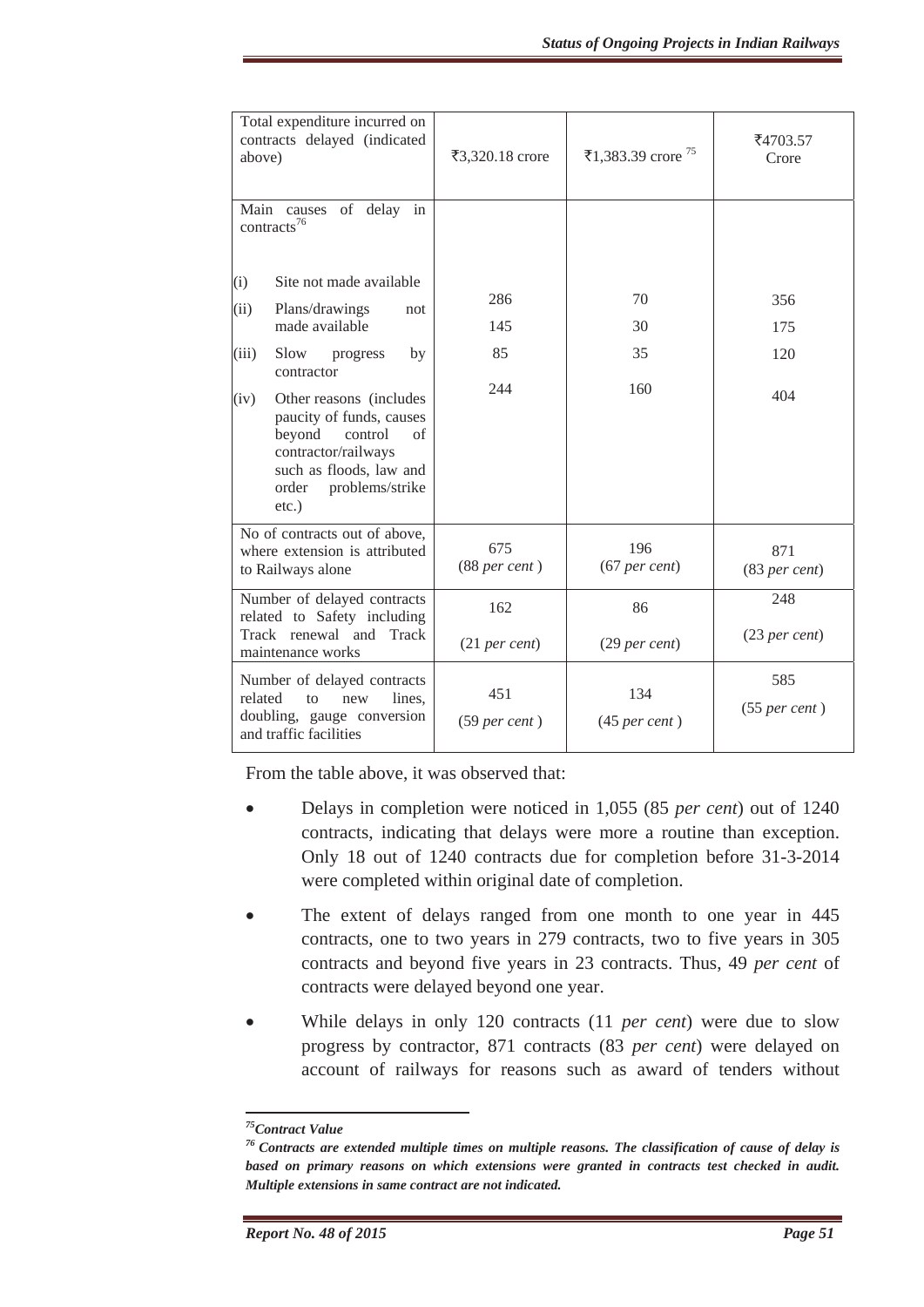ensuring availability of site and preparation of designs and drawings and paucity of funds.

- Apart from the cost overrun of  $\overline{387.77}$  crore by way of PVC payments as detailed in preceding Para 2.3.4 full benefits of expenditure of `4703.57 crore incurred on unfinished works or works completed belatedly remained unfruitful for periods ranging from one month (as on 31-3-2014) to 90 months. The delays also resulted in depreciating value of assets created in form of bridges, building, tracks, materials lying at site etc.
- 23 *per cent* of delayed contracts (248 contracts out of 1,055 contracts) pertained to safety related works such as level crossings, Road Over Bridges, Bridges intended for replacement purposes, Track renewal etc. The delays in completing these works adversely affected the safety in train operations.
- x 55 *per cent* of delayed contracts (585 contracts out of 1,055 contracts) pertained to projects like new lines/doublings/gauge conversion. The delay in completing these contracts in turn has cascading effect on the project as a whole or parts of projects (where projects are opened for traffic section wise) and adversely affects the expected benefits envisaged from projects/works. Expected improvements in line capacity/increase in capacity of sheds for repairs and maintenance could also not be achieved as anticipated. Delays in contracts pertaining to projects like new lines, gauge conversion and doubling also result in adverse impact on timely delivery of augmentation of capacity works of Railway.

Shortcomings in contract management leading to delays in implementation of projects were commented upon in Audit Para No.3.1 of Report No.34 of 2010- 11. The Railway Administration in their Action Taken Note while accepting the delays stated (March 2013) that the delays in execution were unavoidable due to reasons such as non-availability of assured funds. RB stated that system improvement is a continuous ongoing process and Railways have taken necessary corrective actions on deficiencies and lapses. RB also stated that cases of failures of contracts have been analysed and conditions which were causing impediments in project execution have been removed/simplified.

The analysis of Audit in the present study, however, indicated that that there was scope for improvement in the execution/completion of contracts in IR despite necessary corrective actions taken by RB. Instructions issued to call for tenders only after ensuring completion of preparatory works reiterated from time to time were not being followed even now. There is a need to monitor each activity with proper co-ordination and extensions should not be allowed in a routine manner.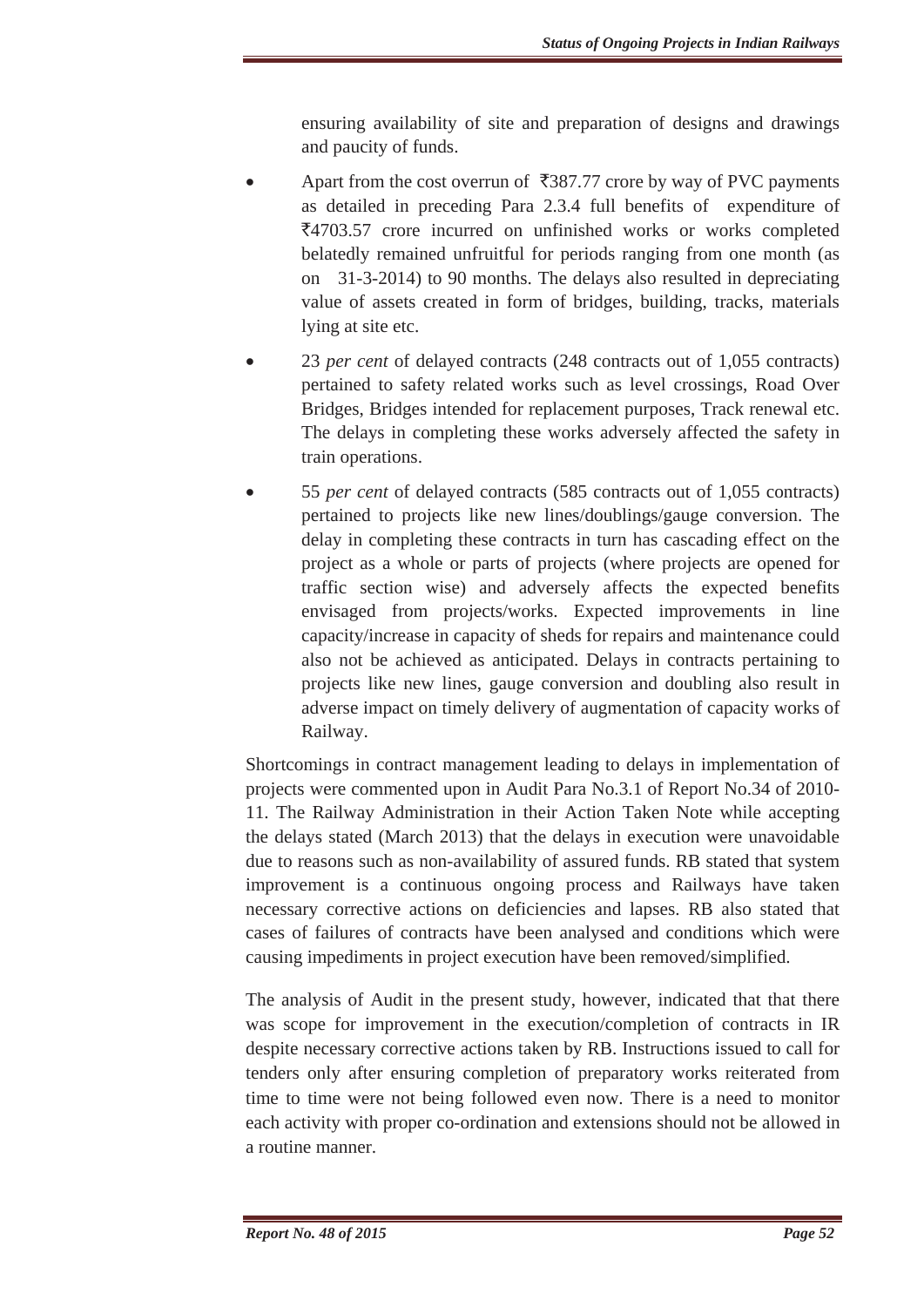Railway Board in their reply stated (June 2015) that extensions in date of completion become necessary due to reasons such as civil disturbances, law and order problems, sabotage, other contractors or government departments works, material availability, change in scope of work, accidents or mixed nature like default of railway and contractor. The fact remained that as per test check of execution status of 1240 contracts, it was seen that most of the delays were attributable to failure of Railways' planning, preparatory works before award of tenders. The trend of extensions and resultant delay in execution of contracts indicated that extensions to contracts have become a norm rather than exception of contract management in IR which is required to be improved upon.

#### **2.3.6 Recovery of dues from the contractor**

Various recoveries  $^{77}$  are to be made from the contractor's bills. The recoveries are to be incorporated in the bills prepared by the executive in charge of the work in the field i.e. the Deputy Chief Engineers in Construction and Senior Divisional Engineers in Open Line. The recoveries proposed are then checked for correctness in the Accounts Office with relevant field documents before the bill is passed for payment.

The correctness of these recoveries in respect of 1,215 contracts where bills were passed for payments were test checked in audit. Zonal Railway-wise details are shown in table below. Analysis in audit revealed that an amount **of**  $\overline{56.12}$  crore was short-recovered towards Income Tax, Sales Tax/VAT, Seigniorage Charges and Building and Construction Workers Cess in 179<sup>78</sup> contracts in 10 Zonal Railways.

| <b>Category</b>         | <b>Amount of short</b><br>recovery $(\overline{\tau}$ in<br>lakh) | <b>Zone wise details</b>                                     |
|-------------------------|-------------------------------------------------------------------|--------------------------------------------------------------|
|                         |                                                                   |                                                              |
| Income Tax              | 5.16                                                              | SCR - 1.53, NR - 0.25, NFR - 1.41,<br>NWR 0.61 and ECOR-1.36 |
| <b>Sales</b><br>Tax/VAT | 142.92                                                            | NR - 44.42, NFR 4.36, SER 93.9                               |
| Seigniorage<br>charges  | 170.72                                                            | SCR 6.67, SER-164.05                                         |

**Table 2.3.6** 

*<sup>77</sup>As per conditions of contract, several recoveries as a part of complying with the statutory obligations imposed on the contracts by various statutes of central and state/local laws. Besides these, the administration is also entitled to recover hire charges towards hire of tools and machineries, supply of water and electricity and failure of contractor to employ qualified supervisors. The statutory deductions to be made at source are Income tax in compliance with section of 194-C of IT Act, Sales Tax/Value Added Tax (VAT) in compliances with local Sales Tax/VAT laws, Building and construction workers cess (BOCW) in terms of BOCW Act 1996, seigniorage/royalty charges on minor minerals consumed in the work in compliance with Minor Minerals Act of the State.* 

*<sup>78</sup> CR-1, SCR-5, NR-17, NFR-40, NWR-6, SER-59, SWR-1, WR-36, ECOR-2, SECR-12*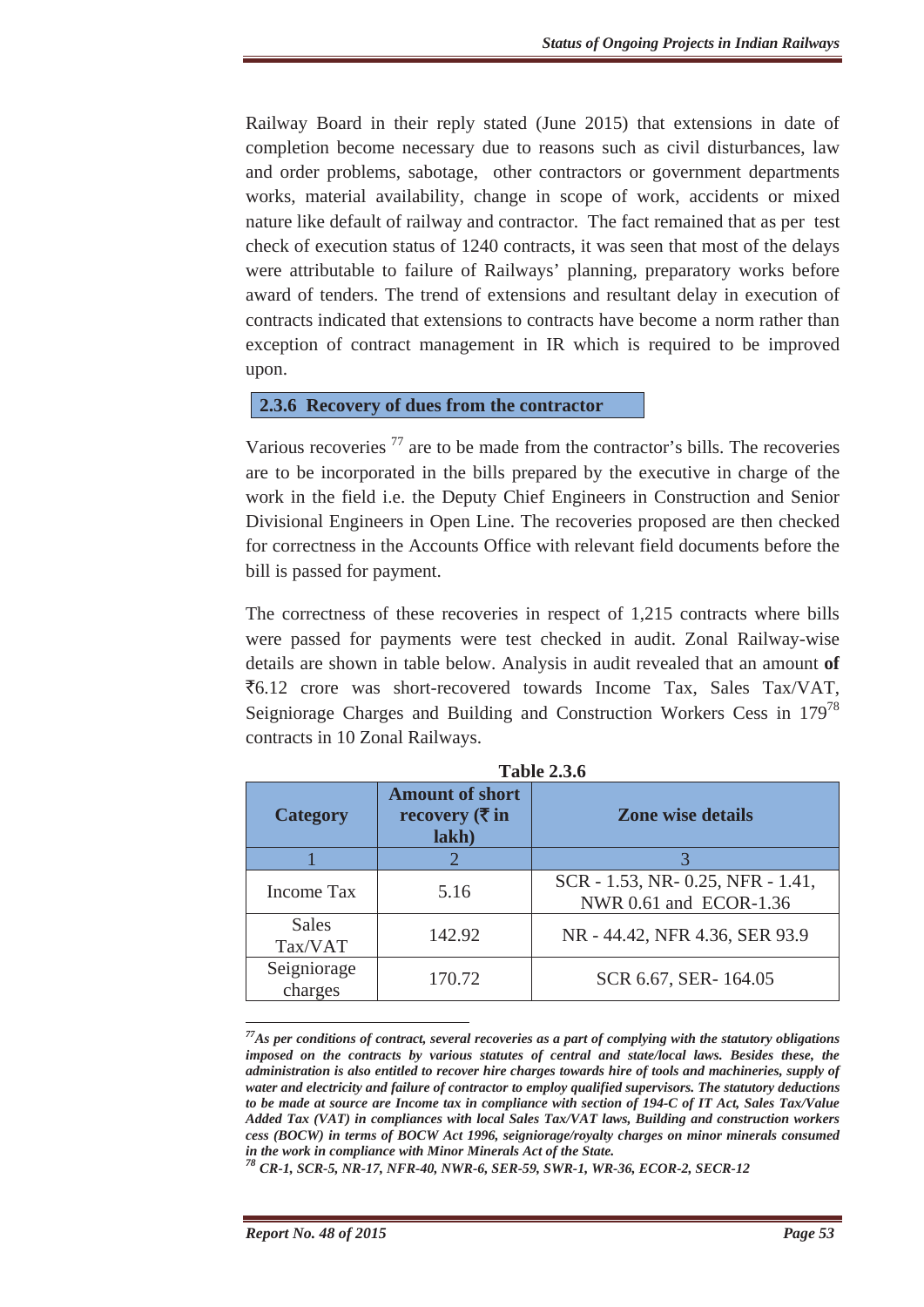| Building and        |        | CR-0.71, SCR-2.27, NR-9.55, NFR- |
|---------------------|--------|----------------------------------|
| Construction        | 293.85 | 93.91, NWR-3.02, SER-85.42, SWR- |
| <b>Workers Cess</b> |        | 5.05, WR-90.94, SECR-2.98        |
| Total               | 612.65 |                                  |

The short recovery of the above dues indicated the need for strengthening the machinery of internal check in this regard.

RB in their reply while accepting the audit observations stated that necessary directions have been issued to ensure timely recovery of dues on all accounts from contractors.

# **2.3.7 Arbitration**

With the advent of the Arbitration and Conciliation Act in January 1996, Railways also revised the existing arbitration clauses in the Standard/General Conditions of Contract. Thus, the contractual clauses envisage not only a procedure for resolving disputes but also provide for timely disposal of these cases.

Zonal Railway wise data of Arbitration cases are captured in *Annexure XI and XII.* Analysis of data of Arbitration cases revealed the following:

There were 1,372 Arbitration cases pending as on 31-3-2011. During the period from 2011-12 to 2013-14, 466 new arbitration cases were added and 379 arbitration cases were settled. The age-wise profile of the Arbitration cases 1,453 outstanding as on 31-3-2014 is indicated below:



x Out of 379 cases, 101 cases were settled in favour of Railways and 278 cases were settled in favour of contractors. More than 73 *per cent* of cases (278 cases) decided against the Railways indicated poor contract management and improper dealing of arbitration cases by the Railways. An amount of  $\bar{\xi}31.40$  crore was paid by IR towards arbitral awards during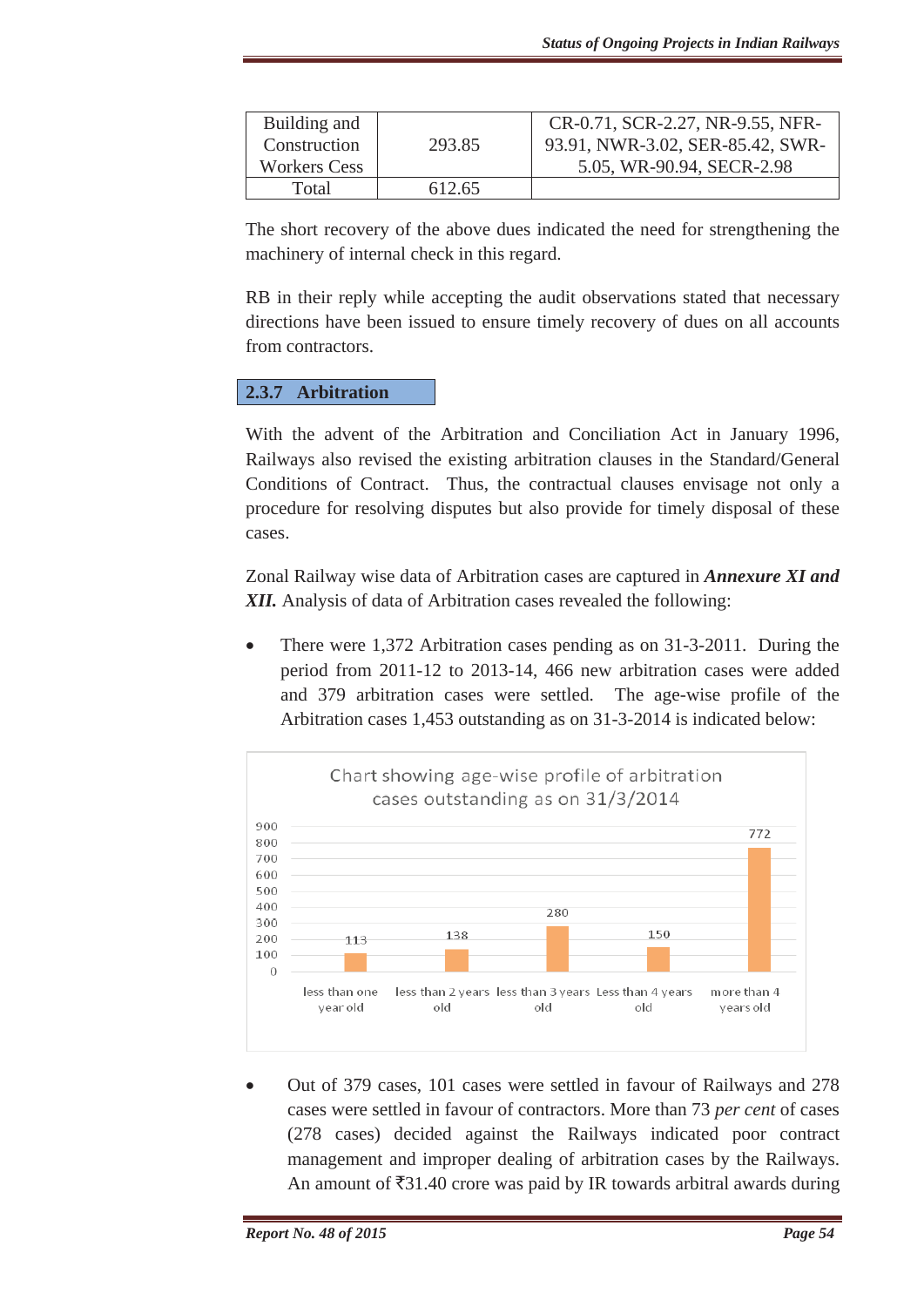the period which could have been avoided by better contract management.

The reasons for the disputes in the cases settled during the period 2011-12 to 2013-14 are indicated in the Graph given below:



These cases were regarding delay in payment of final bills and release of Security Deposit (SD)/EMD arising out of change in scope of work, delay on railways account due to site designs or funds or delay in making payment for variations pending approval. These disputes could have been avoided with better contract management practices. The Arbitration process itself was prolonged despite specific timelines prescribed for dealing with arbitration process such as referring to Arbitral Tribunal (120 days), submission of counter claim (60 days) etc. Audit observed in 89 cases (out of 214 cases) test checked where delays were noticed, the average time taken for referring the claim to arbitral tribunal ranged from 9 days to 1,856 days averaging to 515 days as against 120 days prescribed.

Zonal Railway wise position of outstanding arbitration cases is indicated below:

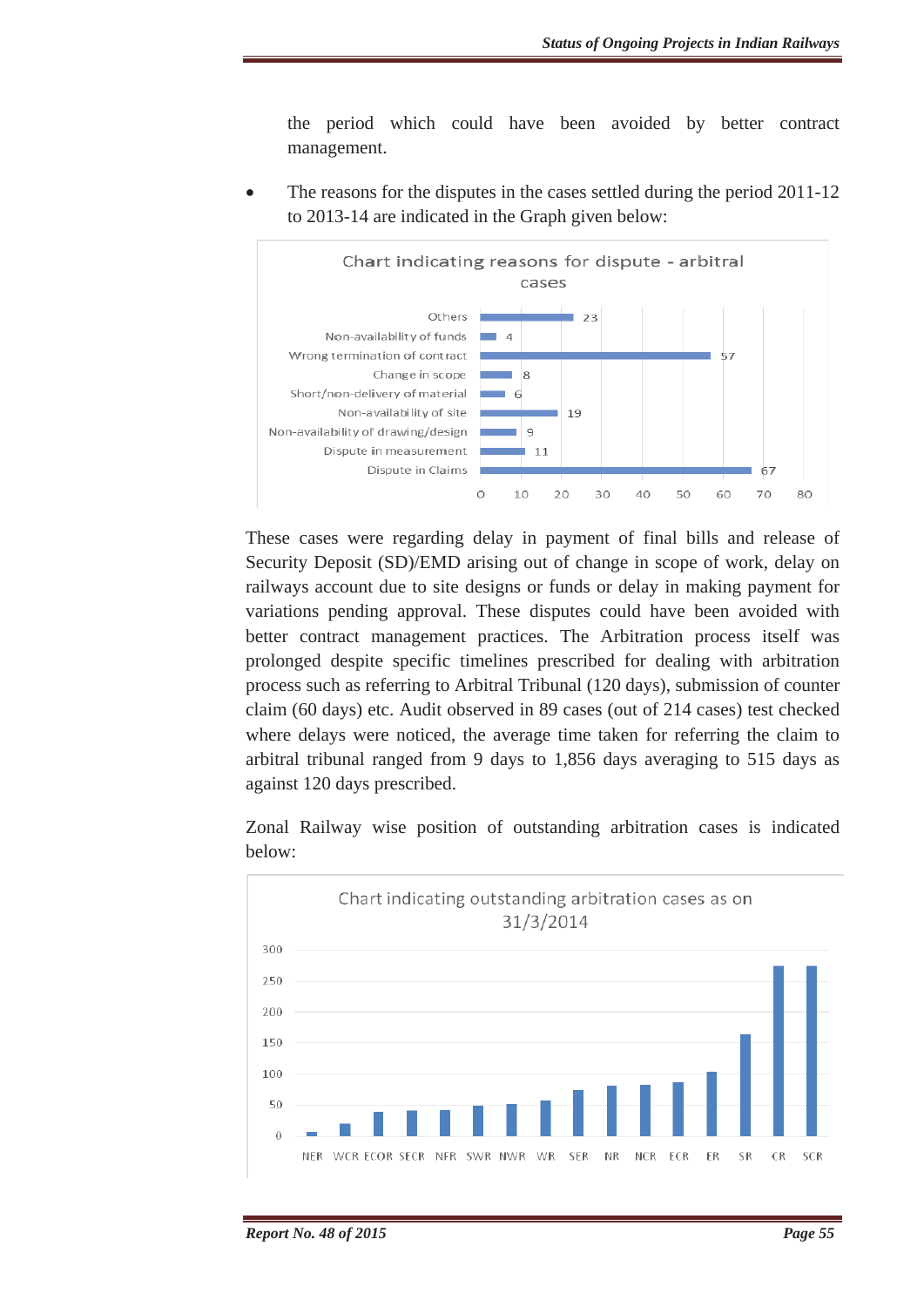As against the time of 60 days provided for appointment of arbitral tribunals, there was delay in nomination of arbitration tribunal in 89 cases<sup>79</sup> (58 *per cent*). The time taken to refer to arbitration tribunal from date of recording claim ranged between 9 days (SWR) and 1,734 days (NWR) and 1,856days (WR).

### **2.4 Conclusion**

Efficient planning and effective implementation of each activity of tender processing and contract execution is essential to ensure timely completion of contracts. Audit examination, however, revealed lapses in tender planning, processing and contract management. E-tendering which ensures transparency in tendering process, is yet to be implemented fully in IR. Level of participation in tenders was less than two tenderers in more than 50 *per cent* of cases and needs urgent attention. Despite specific instructions by RB and their re-iteration from time to time that Railways should invite tenders only after completion of preparatory works, audit observed that the tenders were invited by the Zonal Railways without completing the required formalities which led to delay in execution of contracts. Only a very few contracts were completed within the due date mentioned in the contract and extensions were granted in a routine manner. Timely execution of works contracts is necessary for completion of maintenance works as well as Railway Projects for safe running of trains and infrastructure development of the Railways as delay in execution of these contracts will adversely affect the infrastructure development as well as safe running of the trains.

Improper contract management also led to discharge of tenders and foreclosure/short closure/termination of contracts resulting in additional expenditure on retendering. There were delays on the part of Railways in referring the claim of contractors to arbitration tribunal and majority of arbitration awards went in favour of contractors indicating poor/improper contract management and improper dealing of arbitration cases.

### **2.5 Recommendations**

*I. To ensure timely completion of contract works and for efficient utilization of resources, RB needs to ensure that the codal provisions of Indian Railway Engineering Code and various RB's instructions issued from time to time are strictly followed by the Zonal Railways right from tender planning stage to awarding and execution of contracts.* 

*<sup>79</sup>CR-12, ECR-4, WCR-4, SCR-20, ER-2, NR-1, NFR-5, NWR-7, SR-3, SER-8, SWR-9, NCR-2, ECoR-2, SECR-5, WR-5*